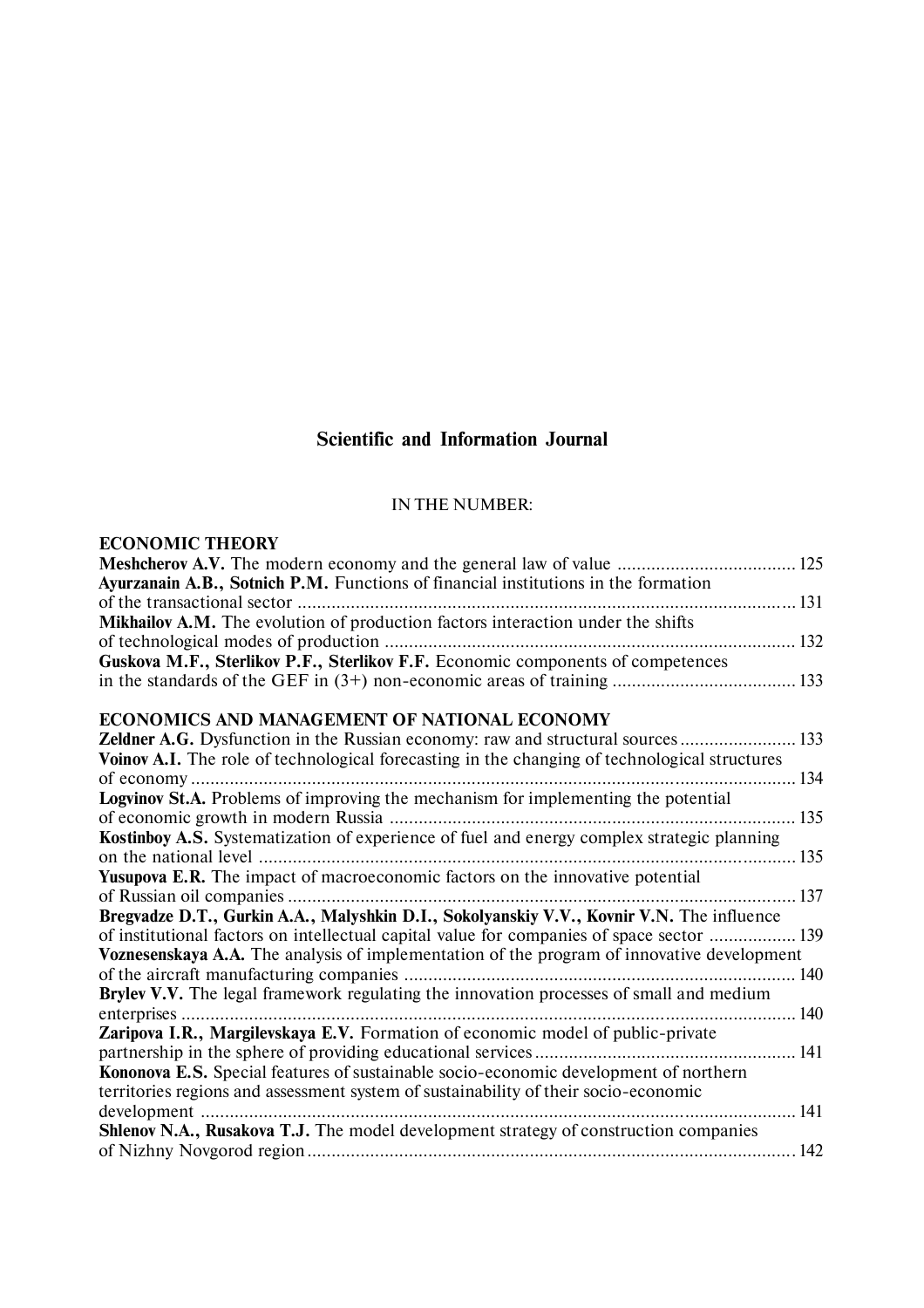|                                       | Economic                                                                                         | 2(135) |
|---------------------------------------|--------------------------------------------------------------------------------------------------|--------|
| 124 English Version                   | <b>Sciences</b>                                                                                  | 2016   |
| FINANCE, MONEY CIRCULATION AND CREDIT |                                                                                                  |        |
|                                       |                                                                                                  |        |
|                                       | <b>Romanov D.G.</b> The creation of new insurance products as the direction of increasing social |        |
|                                       |                                                                                                  |        |
|                                       | Majukhovskii E.A. Suggestions on the draft of the charter and the mutual insurance rules         |        |
|                                       |                                                                                                  |        |
|                                       | <b>Mishchenko A.A.</b> Information is a strategic factor of development of innovations           |        |
|                                       |                                                                                                  |        |
| <b>BOOK KEEPING, STATISTICS</b>       |                                                                                                  |        |
|                                       | <b>Danelyan T.J.</b> A conceptual model of the tax system and tax information system  147        |        |
|                                       | Nazarova V.A. Management systems and segments of activity on the rail transport  147             |        |
| <b>WORLD ECONOMY</b>                  |                                                                                                  |        |
|                                       | <b>Rukavishnikov M.A.</b> Assessment of financial services infrastructure in the countries       |        |
|                                       |                                                                                                  | 148    |
|                                       |                                                                                                  |        |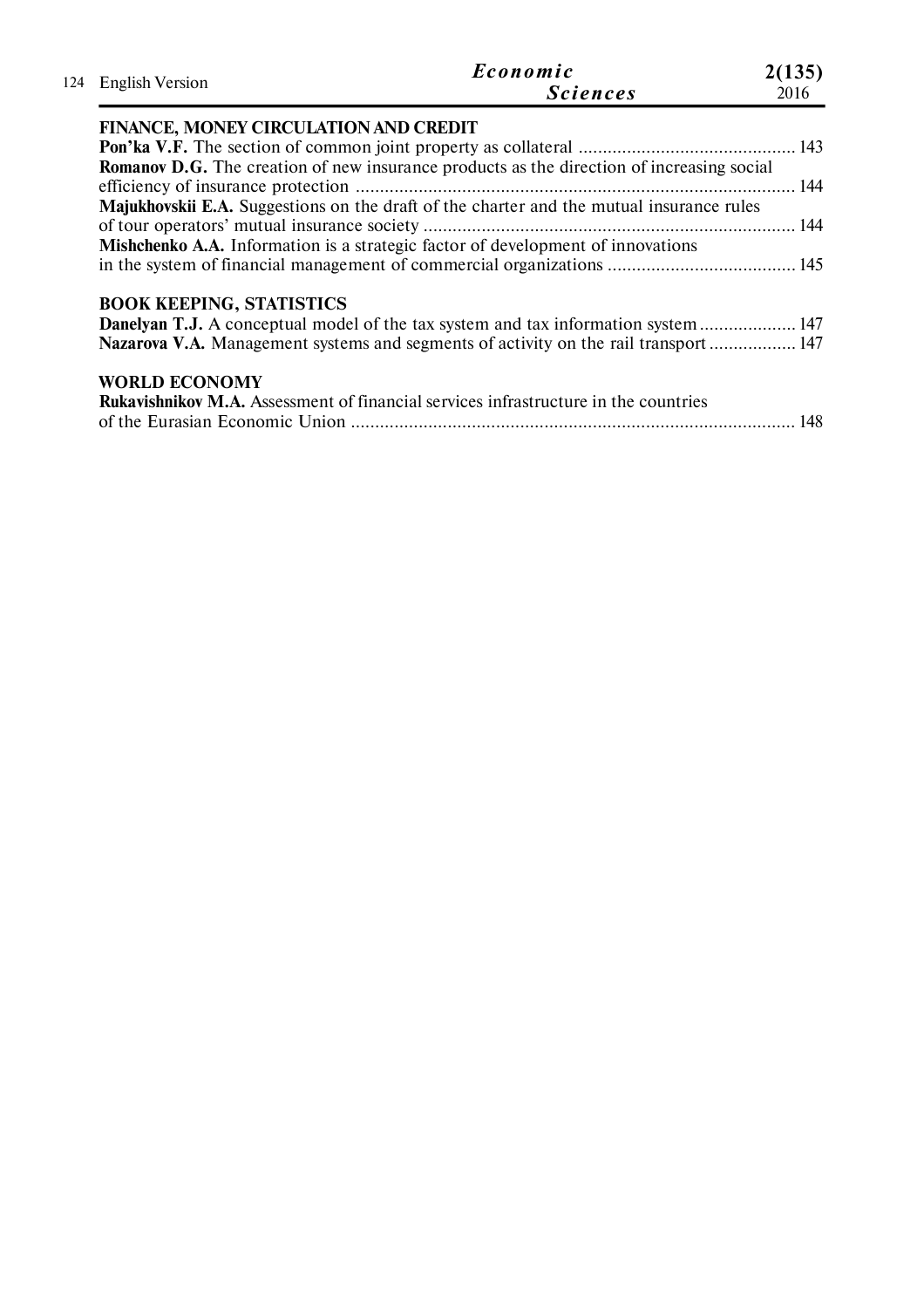# **ECONOMIC THEORY**

# **MODERN ECONOMY AND THE GENERAL LAW OF VALUE**

© 2016 Meshcherov Anatoly Vladimirovich Doctor of Economics, Professor, Chief Editor of the Magazine "Economic Sciences" Samara State University of Economics 141, Soviet Army str., Samara, 443090, Russia E-mail: x12345@bk.ru

The article analyses fictitious value formation in the facet of the problem of valorem exchange equivalence. The article defines the meaning of foreign exchange reserves as a specific form of state's rent - the part of a true consumer price. It also shows interrelation of the rent as a fictitious value in the production sphere, on the one hand, and consumer rent, on the other. The article specifies the mechanism of the General law of value from the point of view of valorem exchange equivalence achievement.

*Key words:* the law of value and the law of market value, fictitious value, production rent, a true consumer price, consumer rent, gold and foreign exchange reserves, the General law of value

## **The Law of Value and the Law of Market Value**

In a classic political economy, while defining industrial value of goods as weighted average of individual labour costs, the law of value has obtained the meaning in K. Marx' "Capital". Herewith, only intrasectoral competition was taken into consideration. Concerning intersectoral competition K. Marx defines the equity between the sum of costs and production prices. According to him, if to consider all production spheres as the unity, the sum of production prices of produced goods is equal to the sum of their cost." In this case the law of value can be treated as the basis of classic political economy equilibrium conception. Herewith, "to stabilize the state of equilibrium, it is necessary that the slightest system deflection from this condition make forces, which strive to restore balance, act". Transition to the theory of rent does not eliminate the law of value as the law of production prices, but identifies the problem of building wrong social value, i.e. fictitious value in the system of political economy categories. In this instance K. Marx just puts a new notion the law of market value.

## **Market Price and True Consumer Value. Consumer Rent**

In substance, a difference between a true and market demand is the difference between a true consumer value and market price. In this case such difference is mutual consumer rent.

## **Market equilibrium. The General Law of Value**

Market price is the result of equilibrium market condition. In the neoclassical theory A. Marshal and L. Valras have presented two approaches to achieve equilibrium while forming market price. They are built considering peculiarities of production volume deviation or demand prices from equilibrium condition between demand and offer. According to A. Marshal, when demand and offer are being balanced, the quantity of goods, produced per unit time, can be called equilibrium quantity, but price it is being sold by - equilibrium price. When demand and offer are in the position of stable equilibrium, in case something moves production volume from its equilibrium state, forces, making its return, start acting immediately. However, the influence of gold and foreign exchange reserves onto achieving balanced market condition is not being considered here.

In market price formation equilibrium price, as market cost term, assumes appearing of fictitious (wrong, false) value. As a result, there is a disproportion between the sum of market prices and sum-total of real prices (production prices), so equivalence of valorem exchange is broken. The only means, capable to make such a market situation stable is occurrence of gold and foreign

**2(135)**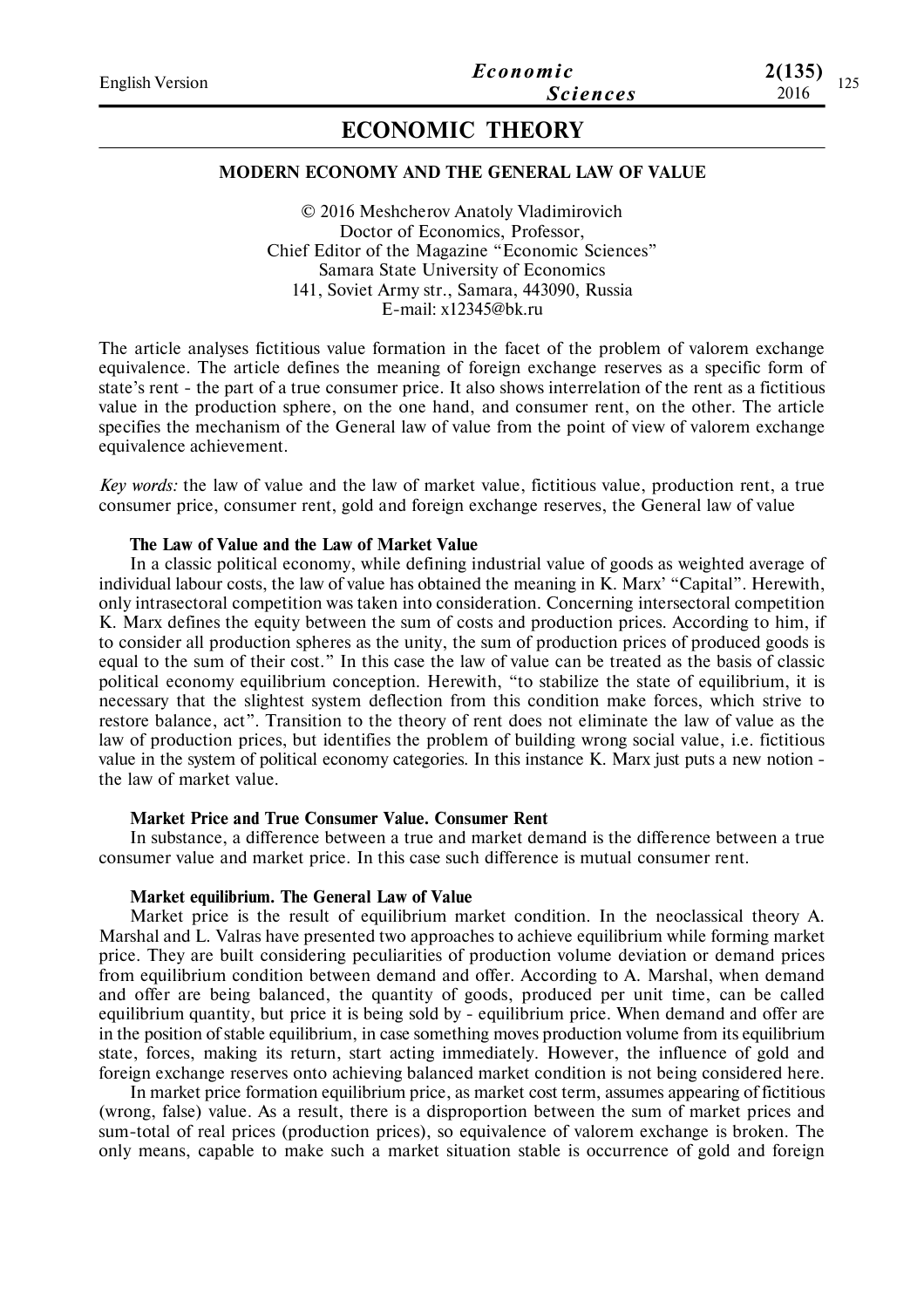| 126 English Version | Economic        | 2(135) |  |  |  |
|---------------------|-----------------|--------|--|--|--|
|                     | <b>Sciences</b> | 2016   |  |  |  |

exchange reserves, which are to be able to make a stable balance between market pricing and real pricing achieved. Thus, it can be hypothetically suggested, that there is a General law of value, the core of which is in equality of the complex of market prices and the sum of true total production costs and the part of true consumption costs as gold and foreign exchange reserves. These reserves must be equal to fictitious value. The General law of value is built on the occurrence of production rent equilibrium and its symmetrical antipode in the form of consumer rent. Graphically the processes of making production rent and consumer rent can be presented on the basis of wellknown graphs of demand and offer pricing (see scheme 1-2), separating graphs of demand and offer. Uniting the graphs of demand and offer (see scheme 3-4) into the system of two planargraphs, it is possible to show the differences in forming real production prices and real consumer prices, highlight functionally fictitious value and a corresponding part of a real value (price), which is exchanged into it. It is the same as to show a consumer rent as the part of a true demand.

Fictitious occurrence does not change anything in the mechanism of the building the average profit rate as a basis of a real production price formation. The average profit rate becomes the indicator of fictitious profit capitalization into fictitious fund (capital). Thus, keeping all its peculiarities, fictitious economy accretes to real economy. Conceptual understanding of the General law of value assumes both theoretical and practical proof of two cases. Firstly, it is necessary to demonstrate, that the size of gold and foreign exchange reserves in the world is not tightly connected with the size of money supply. Secondly, in different countries the volume of production rent correlates with the size of gold and foreign exchange reserves.

#### **The General Law of Value and Oil Rent**

In its development global economy is significantly defined by a rent factor. Occurrence of natural, technological rent profits, labour rent, as well as institutional and corruption rent schemes is becoming a distinctive mark of modern global economy. Oil rent takes on special significance among them. A number of significant regularities, connected with both production rent and consumer rent building come out in the economy of oil-producing countries. Indicator comparison of money turnover, gold and foreign exchange reserves and oil production prime cost allow making definite conclusions in accordance with oil rent formation and the possibility of the General law of value acting. (see tables 1 and 2) Global oil producers can be divided into two groups: first of all, countries with relatively better and average quality of rent resources. These are Saudi Arabia, Algeria, Iran, Iraq, Russia, Kazakhstan and others; they have a relatively big part of oil rent in GDP (more than 10%). They all are represented in the table 1. Table 2 demonstrates almost all oilproducing countries with rather low,for 2014, part of oil rent in GDP (less than 10%).

The analysis of the tables 1 and 2 allows making a conclusion about the absence of one definite dependence between money supply and gold and foreign exchange reserves. For the first group of countries (see table 1) the size of reserves' indicator per 1 unit of money supply changes within quite a large interval, i.e. from 0,1 (Venezuela) no 1,81 (Saudi Arabia). For the second group this indicator changes from 0,3 (Australia) to 0,43 (Mexico). It means that we can not consider gold and foreign exchange reserves as valorem provision. It is also important, that in general gold and foreign exchange reserves increase depending on rent factor growth. According to 2014, for the main group of oil-producing countries (see table 1) quite big part of oil rent in GDP is typical from 11 % in Nigeria and Qatar to 44 % in Saudi Arabia, 53 % in Iraq and 55 % in Kuwait. This indicator is also quite high for Russia  $-17\%$ . All in all, changes of the main rent-building oil countries (see table 1) gold and foreign exchange reserves and oil rent themselves are shown in the graph (see scheme 4).

The peculiarity of countries' gold and foreign exchange reserves formation process is exceptional monopolistic functions of the government, which is capable to assign consumer rent in the form of gold and foreign exchange reserves by fiduciary money supply emission. Scheme 4 represents the changes of oil rent as fictitious value and gold and foreign exchange reserves as real value in accordance with the number of oil-producing countries. Herewith, for the number of years, consumer rent (as accumulated cost of gold and foreign exchange reserves) is close to annual oil rent according to the absolute value. Table 1 and the corresponding graphs of the  $4<sup>th</sup>$  scheme you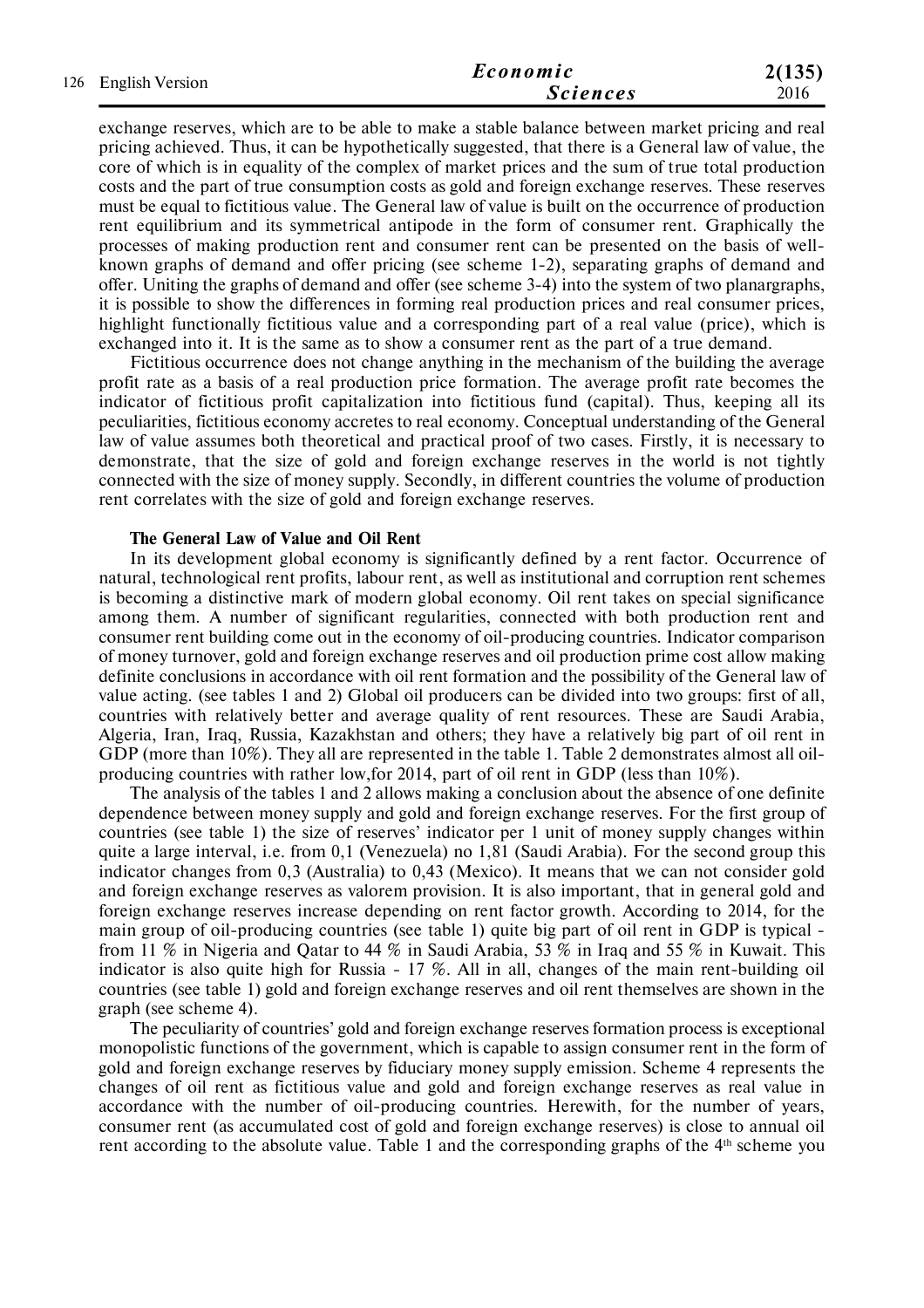

*Scheme 3.* **Graph of offer and demand as one three-dimensional model**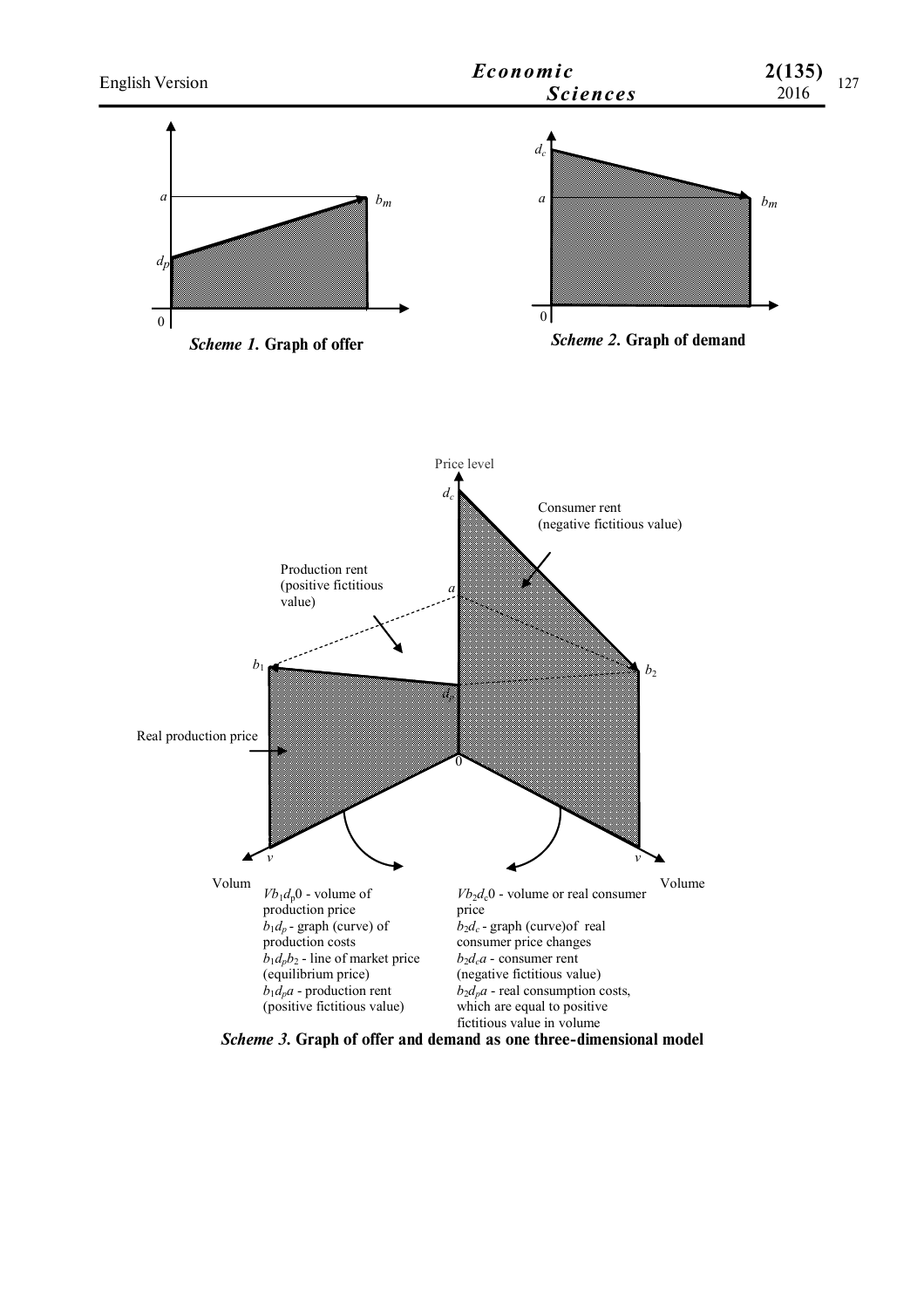| oil-producing countries in 2014 (big part of oil rent in GDP)*<br>"oney supply, gold and foreign exchange reserves, prime cost of oil product.<br>Table 1. Mone, |
|------------------------------------------------------------------------------------------------------------------------------------------------------------------|
|                                                                                                                                                                  |

|                                   | sıµın<br>Oil rent / GDP,                                                | 0,44         | 0,17           | 0.16          | 0,53     | Ξ      | Ξ       | 0.17     | 0,55   | 0.21                  | 0,39   | 0,14     | 0,33      | 0,35           |         |
|-----------------------------------|-------------------------------------------------------------------------|--------------|----------------|---------------|----------|--------|---------|----------|--------|-----------------------|--------|----------|-----------|----------------|---------|
|                                   | GDP, billionUSD.                                                        | 746,00       | 1860,6         | 213,52        | 223,51   | 210.11 | 568,50  | 377.74   | 163,64 | 217.87                | 128,00 | 510,00   | 81,80     | 75.1           | 5376,4  |
|                                   | $3B3 \setminus GDD$                                                     | 0.998        | 0,208          | 0,873         | 0.297    | 0,206  | 0.066   | 0,124    | 0.215  | 0.134                 | 0,220  | 0,040    | 0,200     | 0.210          |         |
|                                   | ѕәдләѕәл ә5иецэхә<br>ugia of brie<br><b>ND/Gold</b>                     | 0.55         | $\frac{50}{2}$ | $_{0.81}$     | $^{120}$ | 3,20   | 3,07    | 3.78     | 3,36   | 245                   | 1.84   | $\Xi$    | Ξ         | L74            |         |
|                                   | GDL<br>jo mo% a Zi⁄i                                                    | 55,09        | 60,26          | 70,93         | 35.55    | 65,90  | 20,23   | 46,79    |        | $\frac{72,20}{32,83}$ | 40,61  | 38,52    | 42,17     | 36,57          |         |
|                                   | ตรา<br>Oil rent, billion                                                | 328,82       | 325,42         | 33,43         | 119.46   | 23,45  | 63,25   | 62,41    | 89,61  | 44,79                 | 49,83  | 71,35    | 27,26     | 26.58          | 1265,66 |
|                                   | oil, USD/ barrel<br>Market price for                                    | 98,94        | 97,60          | 98,94         | 98,94    | 98,94  | 98,94   | 98,94    | 98,94  | 98,94                 | 98,94  | 98,94    | 98,94     | 98,94          |         |
| (big part of oil rent in GDP) $*$ | lərnad\Q2U<br>'**uomction**,<br>lio 10 aoi 1q<br>The operational        | 5.10         | 8,44           | 7,34          | 5.43     | 7,14   | 16,43   | 17,52    | 4,51   | 11.29                 | 13,62  | 13,95    | 5,57      | 7,90           |         |
|                                   | $\mathbf{v}_0$<br>'әтел ұғаларда ияб $_{\rm 1}$                         | 2,00         | 11,10          | $\frac{8}{6}$ | 13.10    | 5,00   | 16,50   | 10,90    |        | $\frac{430}{550}$     | 16,40  | 17,20    | 5.10      | 17,90          |         |
|                                   | s.moy 77 asq<br>sp.r.nq jo uojjjiur<br>'uonnpo.ul<br>lio to smulov srlT | 9,60         | 10,00          | 1,00          | 3,50     | 0,70   | 2,10    | 2,10     | 2,60   | 1,40                  | 1,60   | 2,30     | $_{0.80}$ | $\frac{80}{3}$ | 38,5    |
| oil-producing countries in 2014   | parrel<br>/Œ∩ uonวnpo.īd<br>hrime coat ot oil<br>uonuado əy L           | 5,00         | 7,60           | 6,80          | 4,80     | 6,80   | 14,10   | 15,80    | 4,40   | 10,70                 | 11,70  | 11,90    | 5,30      | 6.70           |         |
|                                   | ∙ Гэя ''Д∖ /<br>саллэгэл э¤игирхэ<br>Gold and foreign                   | 1.81         | 0.34           | 1,23          | 0.84     | 0,31   | 0,33    | 0,21     |        | $\frac{38}{11}$       | 0,54   | 0,10     | 0,47      | 0,58           |         |
|                                   | ARU noillid<br>вәлләвәл ә5ивирхә<br>Gold and foreign                    | 744,44       | 386,22         | 18635         | 66,37    | 43,22  | 37,50   | 37,50    |        | 35,18                 | 28,13  | 20,28    | 16,32     | 15,82          | 1646,5  |
|                                   | അവ<br>vr, billion<br>Addns Aəuoj N                                      | 411.00       | 1121,26        | 151.45        | 79.45    | 138,47 | 115,00  | 176,75   | 118.15 | 71,52                 | 51,98  | 196,43   | 34,49     | 27,50          | 2693,46 |
|                                   | Count                                                                   | Saudi Arabia | Russia         | Algeria       | Iraq     | Qatar  | Nigeria | Colombia | Kuwat  | Kazakhstan            | Angola | Venezuel | hman      | Azerbaijan     |         |

\* Designations in the table1-2: GDP - gross domestic product; M2 - money supply M2; 3B3 - gold and foreign Designations in the table1-2: GDP - gross domestic product; М2 - money supply М2; ЗВЗ - gold and foreign exchange reserves. exchange reserves.

exchange reserves.<br>\*\* The price of oil production was defined by counting oil rent based on operational prime cost with the correction<br>of growth to the loan interest rate. \*\* The price of oil production was defined by counting oil rent based on operational prime cost with the correction of growth to the loan interest rate.

Table 2. Money supply, gold and foreign exchange reserves, prime cost of oil production and rent of the main oil-*Table 2.* **Money supply, gold and foreign exchange reserves, prime cost of oil production and rent of the main oil**producing countries in 2014 (low part of oil rent in GDP)\*

|                             | sı jun<br>Oil rent / GDP,                                                          | 0,01       | 0.02      |           |           | Q,01     | 0,04                | 0,02           | 0.09           | 0.01      | $\frac{8}{9}$         |                    | 0.03      | 0.06     |         |
|-----------------------------|------------------------------------------------------------------------------------|------------|-----------|-----------|-----------|----------|---------------------|----------------|----------------|-----------|-----------------------|--------------------|-----------|----------|---------|
|                             | .asu<br>GDF, billion                                                               | 10355,00   | 2345.91   | 2067.00   | 1294,69   | 404,82   | 338,1               | 888,54         | 500,00         | 17419     | 1428,37               | 1785,00            | 538,00    | 282,24   | 39646,7 |
|                             | 3B3 \ GDL                                                                          | 0,38       | 0.15      | 0.16      | 0.15      | 0,39     | 0.34                | 0,13           | 0.16           | $_{0.00}$ | 0.04                  | 0.03               | 0.06      | 0.05     |         |
|                             | รอ⊼เอรอ.เ อธินนนุวxอ<br>ugiorot bus<br>NJ / Cold                                   | Ξ          |           | Ę         | 231       | 3,28     | 4.00                | $\frac{14}{1}$ | Ξ              | Ξ         | 29,55                 | $\frac{1}{2}$      | Ę         | 15,44    |         |
|                             | ot CDL<br>1no % a 7JN                                                              | 193,39     | 79,63     | 77,94     | 34,99     | 127,42   | 137.09              | 39,59          | 61,14          | 66,76     | 109,53                | 62,75              | 18,03     | 80,42    |         |
| $\mathsf{rent}$ in GDP)*    | .asU noillid<br>'1uə.1 HO                                                          | 128,15     | 46,17     | 26,67     | 84,46     | 5,98     | 14,93               | 21,63          | 46,78          | 217.18    | 5,48                  | 98,47              | 16,54     | 15,79    | 728,21  |
|                             | parrel<br>/ASU,lio 101<br>Магкеt ргісе                                             | ಕ್ತ<br>98, | ž<br>98   | 98,94     | ਡ਼<br>98, | 98,94    | 98,94               | 98,94          | 98,94          | 93,28     | $\frac{98.94}{98.94}$ |                    | ž<br>g.   | ड्<br>98 |         |
| (low part of oil            | <b>D</b> TI&URU<br>'**uoin>ubon**,<br>price ot oil<br>The o perational             | 13,31      | 41,45     | 7,61      | 9,95      | 17,09    | 17.15               | 14,30          | 13,50          | 13,95     | $\frac{23,85}{24,00}$ |                    | 8,31      | 12,40    |         |
|                             | $\frac{0}{0}$<br>Loan interest rate,                                               | 5,60       | 32,00     | 10,30     | 3,60      | 6,80     | 4,60                | 12,60          | 1.50           | 3,30      | 6,00                  | 3,00               | 24,00     |          |         |
|                             | s.moų <sub>F</sub> z .iəd<br>million of barrels<br>uojpropon,<br>lio to amulov arT | 4,10       | 2,20      | $_{0.80}$ | 2,60      |          | $rac{0.50}{0.50}$   | 0,70           | 1.50           | 7,50      | $\frac{20}{3,60}$     |                    | 0,50      | 0,50     | 24,90   |
| producing countries in 2014 | lər ved<br>/CIS∩ uoțpnpo.īd<br>prime cost of oil<br>The operation                  | 12,60      | 31,40     | 6,90      | 9,60      | 16,00    | 16,40               | 12,70          | 13,30          | 13,50     |                       | $\frac{25}{23,30}$ | 6.70      |          |         |
|                             | ∙гэя 'zw<br>ехсрэнэ за геветлег<br>Gold and foreign                                | 0.19       | 0.19      | 0.20      | 0,43      |          | $\frac{0,30}{0,25}$ | 0,32           | $\frac{38}{9}$ |           | $\frac{0.03}{0.05}$   |                    | 0,32      | 007      |         |
|                             | 'nΩ<br>uojjiją səл.iəsə.i<br>ә8ие изхә<br>Gold and foreign                         | 3900,04    | 5<br>363, | 325.08    | 195,68    | 157, 16  | 115.96              |                | 80,72          | 64,80     | $\frac{53,91}{53,91}$ |                    | 31,41     | 14,93    | 5469,04 |
|                             | 'nΩ<br>roillid , SM<br>Ajddns AauojĄ                                               | 20025,63   | 1868.10   | 1611.00   | 452,96    | 515,82   | 463,50              | 351,73         | 305,72         | 1629,00   | 1564,46               | 1120,00            | 97.00     | 226,98   | 40231,9 |
|                             | Countr                                                                             | China      | Brazil    | India     | Mexico    | Thailand | Malaysia            | Indonesia      | Norway         | the USA   | Australia             | Canada             | Argentina | Egypt    |         |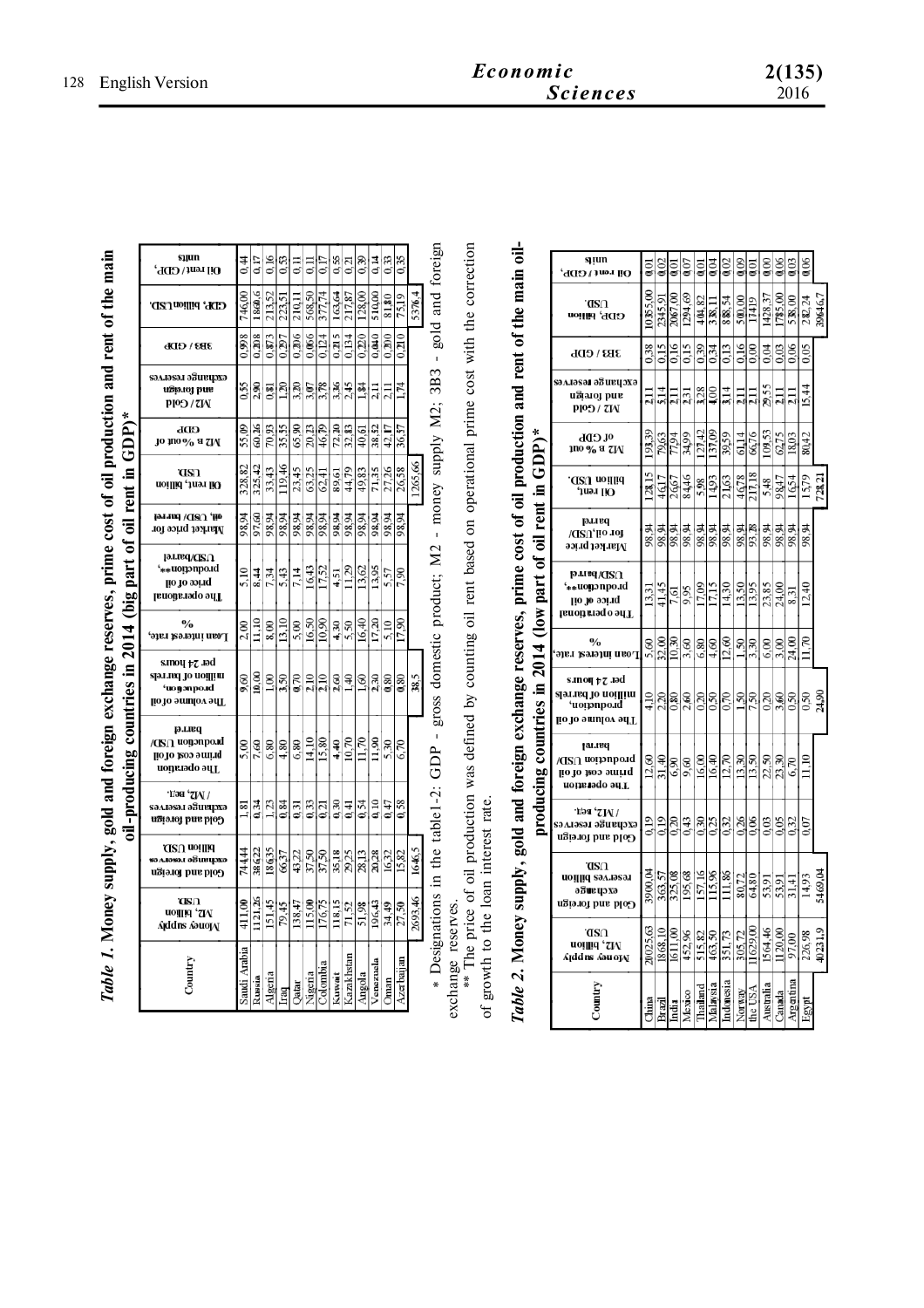

**countries in 2014 (big part of oil rent in GDP)**



**in 2014 (low part of oil rent in GDP)**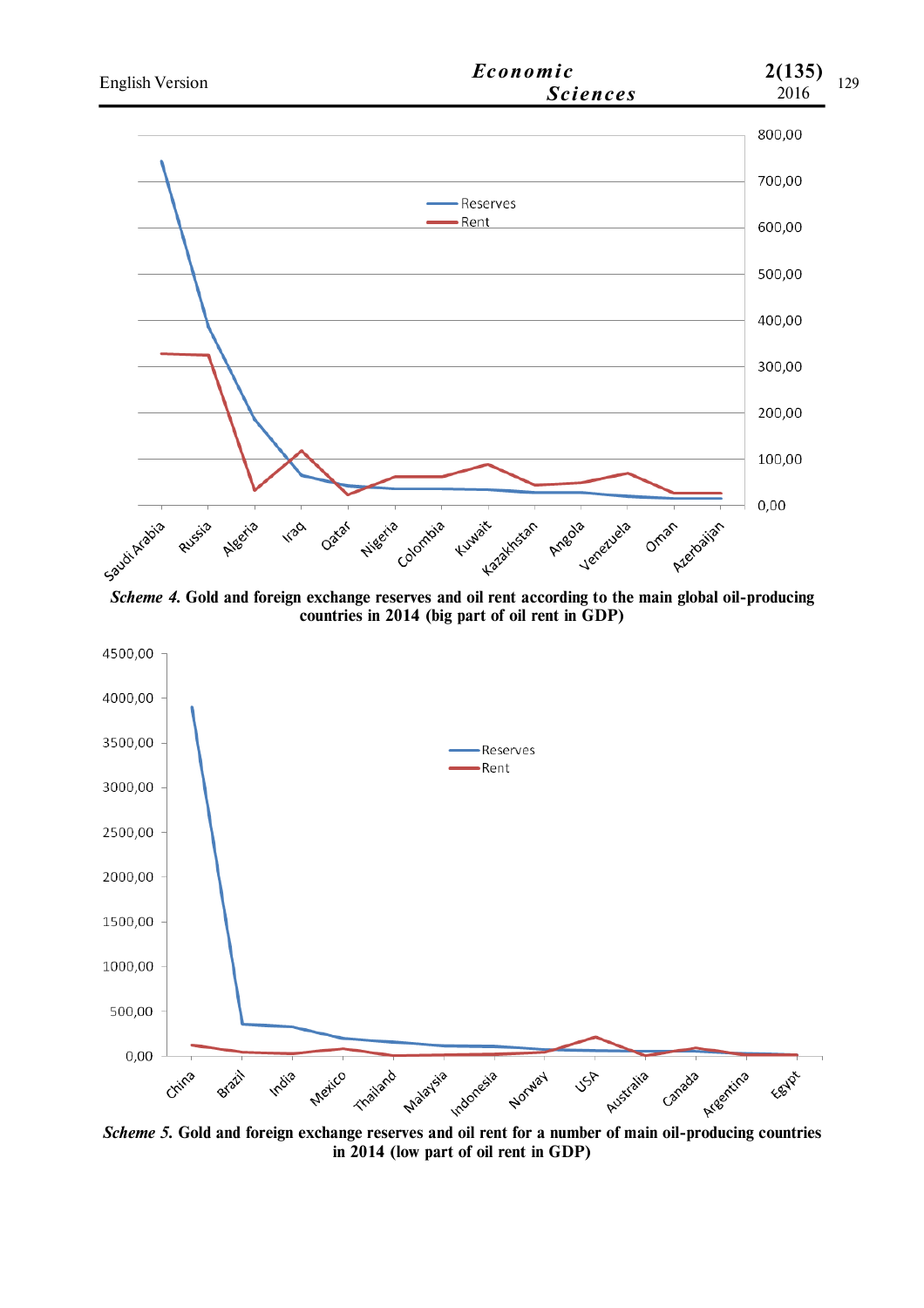|  | 130 English Version | Economic        | 2(135) |  |  |
|--|---------------------|-----------------|--------|--|--|
|  |                     | <b>Sciences</b> | 2016   |  |  |

can see the tendencies of oil rent and gold and foreign exchange reserves indicators convergence. For such countries as Saudi Arabia, Russia, Algeria and Qatar gold and foreign exchange reserves exceed the size of the oil rent, but it is necessary to take into consideration, that in these countries accumulated consumer rent is greatly depended not only on the oil rent factor, but also on the rent income through gas production.

While analyzing countries' money supply M2, gold and foreign exchange reserves and rent, represented in the table 2, it is necessary to notice the following cases. Firstly, such countries as China, Brazil, India, Mexico, Thailand, Malaysia and Indonesia, as well as Argentina and Egypt have quite broad factors not just oil characterized. Thus, for China and a number of South-East Asia countries the building of rent income per labour force, which is realized in the export of various goods, is common. Agricultural rent plays a great role for a number of such countries. In this group Norway takes a special place: its oil rent stake has 9 % in GDP, gold and foreign exchange reserves (80, 720 billion USD) are bigger than oil rent (46, 778 billion USD). Moreover, Norway is also a gas producing country.

For a number of countries from this group the oil rent stake in GDP is the lowest - it is almost less than 1 % in Australia, 1 % in the USA and 6 % in Canada. However, in 2014, the volume of the USA oil production was 7,5 billion USD per a day (11, 83 % out of the total oil production). Quite high operating cost and production price together with big stake of oil production in the global production of this product allow considering the corresponding US indicators, as basis ones, while building global oil prices. The oil rent in the USA, appeared in 2014, is that minimum of rent income and is defined as absolute rent in the classical theory. Global price change can contribute either absolute rent growth or its fall and even disappearance. Absolute rent instability in the USA limits opportunities of its building by its consumer rent building as gold and foreign exchange reserves. If to add, that the USA does not have its own significant natural rent factors of economy development, then limitation of its own gold and foreign exchange reserves and existence of huge government debt is obvious. However, it does not greatly affect monetary stability and dollar position as national US currency, because money supply M2 is directly defined by market price summation, but not country's gold and foreign exchange reserves. Monetary stability in Eurozone, which does not have both large gold and foreign exchange reserves based on money supply, and large rent factors of development, is fully confirmed by the practice of euro turnover functioning. As a result, we can name two types of Valuation of balance. First type is defined as classical form of Valuation of balance, where the sum of market prices coincides with real cost summation. Distinctive forms of this balance are low inflation rate, minimum loan interest rates, and insufficient conditions for building the fiduciary rent. Second type of Valuation of balance can be defined as neoclassical. Its peculiarity is to build rent as fictitious value. In this case, the sum of market prices is equal to the sum of real production prices (full number of actual costs) together with real consumer cost as gold and foreign exchange reserves. This type of balance is characterized by the tendency to inflation index increase (or its growth expectations), quite high loan interest rates (if there are free money, loans and currency markets), and best conditions for gold and foreign exchange reserves building, i.e. consumer rent.

Money is considered as institutional tool of modern economic mechanism and is fiduciary. Government obtains monopoly for money emission, realizes its right to consumer rent, but it is possible only in frames of neoclassical form of Valuation of balance. If in the country there is no influence onto rent factor economy, gold and foreign exchange reserves are minimal, or even absent. An example would be Eurozone, the United Kingdom of Great Britain, Canada and even the USA. We can definitely say that for all these countries the model of valorem classical market is common. Here price formation is without appearing of huge fictitious value mass. The economy of all these countries is regulated by the law of value in its classical variant. That is why, an opportunity to use government rent by money emission is absent, because there is no support of fictitious value and no necessity of consumer rent appearance as gold and foreign exchange reserves.

In Saudi Arabia, Russia, China and other countries the dominant economic model is a neoclassical market, where the balance acts on the basis of fictitious value building formation and in accordance with the General law of value. While growing the rent, it assumes the corresponding growth of gold and foreign exchange reserves. The paradox is that excess returns in the form of fictitious value are not only factor of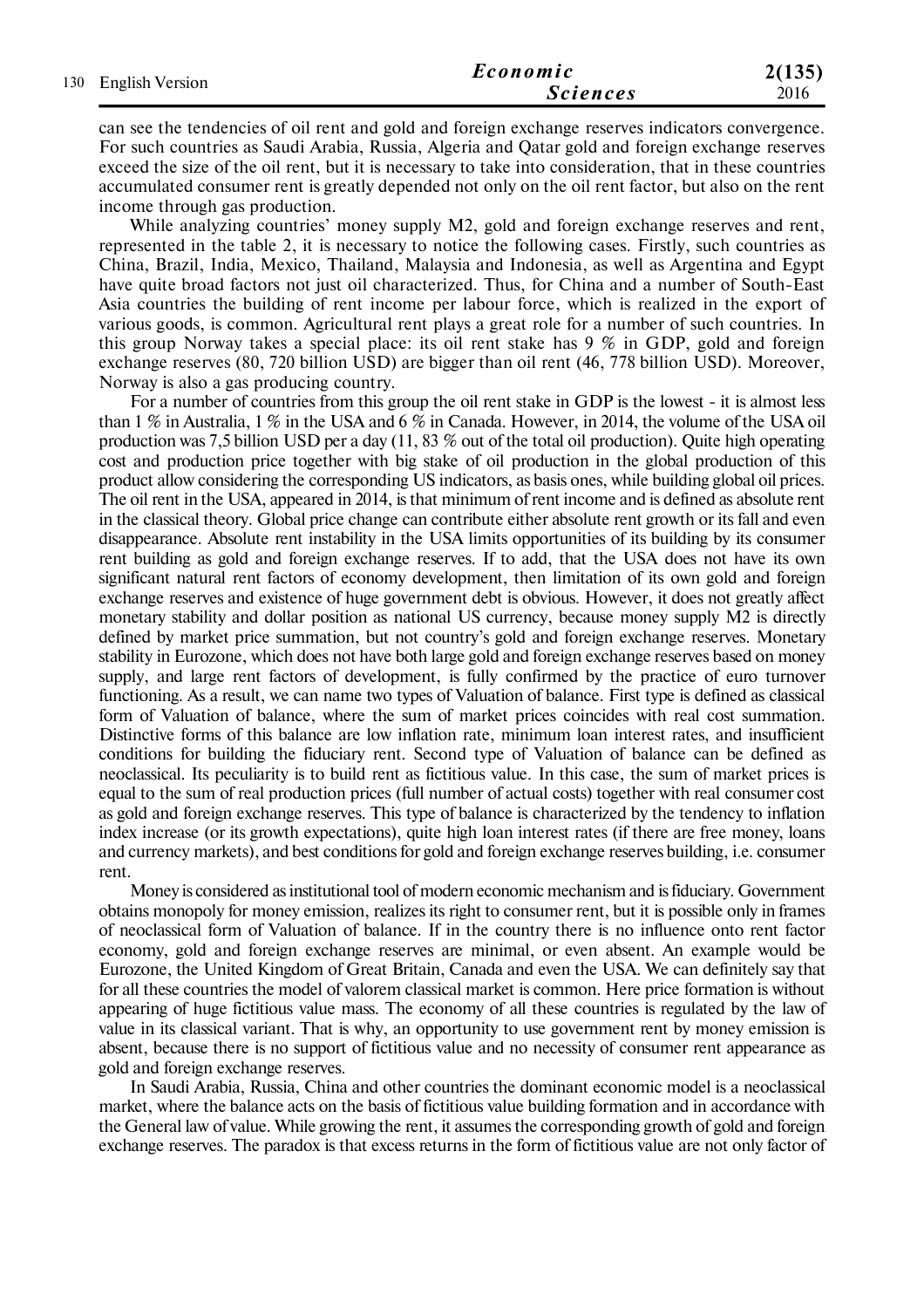| <b>English Version</b> | Economic        | 2(135)             |  |
|------------------------|-----------------|--------------------|--|
|                        | <b>Sciences</b> | $1 \vee 1$<br>2016 |  |

potential misbalance of all national economic system, but they also create the situation, when the government has not only the opportunity to withdraw the rent by money emission, but also must do it in definite frames. These frames are defined by production rent changes. In this case, the position of the Central Bank of Russia according to free Ruble's exchange rate introduction, limits of its support opportunities in the market is completely wrong. At the same time, attacks to the Central Bank of Russia and Ms. E. Nabiullina, its chairman, are at best incorrect. The country where rent has quite important meaning must build gold and foreign exchange reserves up, changing their structure, mostly, in favor of gold.

#### *References*

1. *Marx K.* Capital. Vol. 3 // *Marx K., Engels F.* Writings. Second edition. Vol. 25, chapter. 1.

2. *Hicks J.R.* Value and Capital. Moscow, 1988.

3. *Marx K.* Capital. Vol. 3 // *Marx K., Engels F.* Writings. Second edition. Vol. 25, chapter. 2. 4. *Marshall А.* Principles of Economics. Moscow, 1993.

5. Tables 1 and 2 are made according to: The World Bank. URL.: http://data.worldbank.org/ indicator/FM.LBL.MQMY.CNhttp://data.worldbank.org/indicator/FI.RES.TOTL.CD; http:// data.worldbank.org/indicator/FR.INR.RINR; International Monetary Fund: Recent Development and Prospects of WEO April 2015 Chapter 1.URL.: http://www.imf.org/external/pubs/ft/weo/ 2015/01/pdf/c1.pdf.

#### **FUNCTIONS OF FINANCIAL INSTITUTIONS IN THE FORMATION OF THE TRANSACTIONAL SECTOR**

© 2016 Ayurzanain Ayur Biliktoevich

PhD in Economics, Associate Professor of Department "Economic theory, World Economy, State and Municipal Management" © 2016 Sotnich Peter Mikhailovich PhD in Economics, Associate Professor of Department "Economic theory, World Economy, State and Municipal Management" East-Siberian State University of Technology and Management 40V, b. 1, Klyuchevsky str., Ulan-Ude, Republic of Buryatia, 670013, Russia E-mail: ayurza9@yandex.ru

The article is devoted to the functions of financial institutions in current economy. Description of these functions is particularly important from the standpoint of institutional economics. The article describes the author's classification of functions. The functional differentiation of financial institutions explained by special structural and logical scheme.

*Key words:* institutions, institutional theory, financial institutions, institutional environment, transactional sector.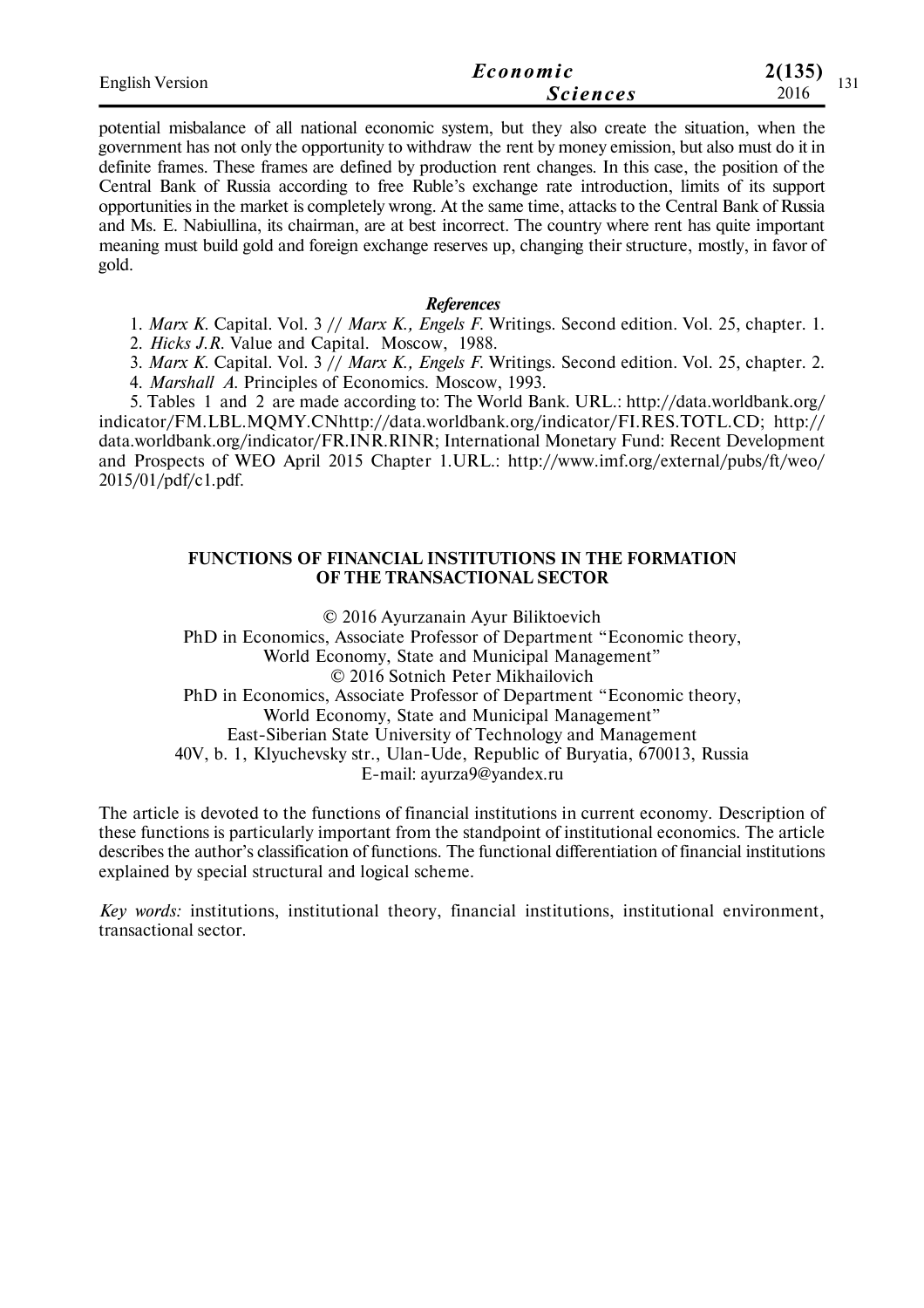| 132 English Version | Economic        | 2(135) |
|---------------------|-----------------|--------|
|                     | <b>Sciences</b> | 2016   |

### **THE EVOLUTION OF PRODUCTION FACTORS INTERACTION UNDER THE SHIFTS OF TECHNOLOGICAL MODES OF PRODUCTION**

© 2016 Mikhailov Alexander Mikhailovich Doctor of Economics, Professor Samara State University of Economics 141, Soviet Army str., Samara, 443090, Russia E-mail: 2427994@mail.ru

The author considers the process of production factors transformation under the technological progress and technological revolution as well as production factors interaction in various technological modes of production. The role of the knowledge factor and intellectual activity in the technological production mode of the postindustrial society is revealed.

*Key words:* interaction of production factors, technological mode of production, mechanical production, automation, technological revolution, knowledge factor, postindustrial production

The stages of historical development are related to the shifts of the technological production modes. The ancient agricultural revolution resulted in the technological mode of production based on manual labor, the industrial revolution that followed - in mechanical production. Currently the technological mode of postindustrial production based on information technologies and the leading role of the knowledge factor is being developed. The shifts of the technological production modes are linked to the transformations of production factors and the ways they interact.

Mechanical production meets the technological mode of putting together material and personnel production factors that is related to mechanization of labor. The first stage of the technological revolution is associated with the automation of production that settles the conflict occurring under mechanical production between material and personnel production factors. As a result of the second stage of the technological revolution the technological production mode of the postindustrial society powered by information and knowledge changes the technological production mode of the industrial society. Knowledge becomes the separate fifth production factor. In the production process intellectual activity - the one that applies and uses knowledge - stands independently along with labor and business activities.

#### *References*

1. *Mikhailov A.M., Gudkov V.F.* The Technical Ratio of Production Growth and the Regional Aspects of Employment. Kujbyshev, 1989.

2. *Clark J.B.* The Distribution of Wealth. Moscow, 2000.

3. *Mikhailov A.M.* The Economic Nature of Production Factors and the Incomes of Their Owners // Economy and Management of Property. 2015.  $\Box$  2.

4. *Mikhailov A.M., Karova E.A.* The Key Transformation Aspects of the Industrial Production Mode into the Innovational // Vestnik of Samara State University of Economics. 2014.  $\Box$  3.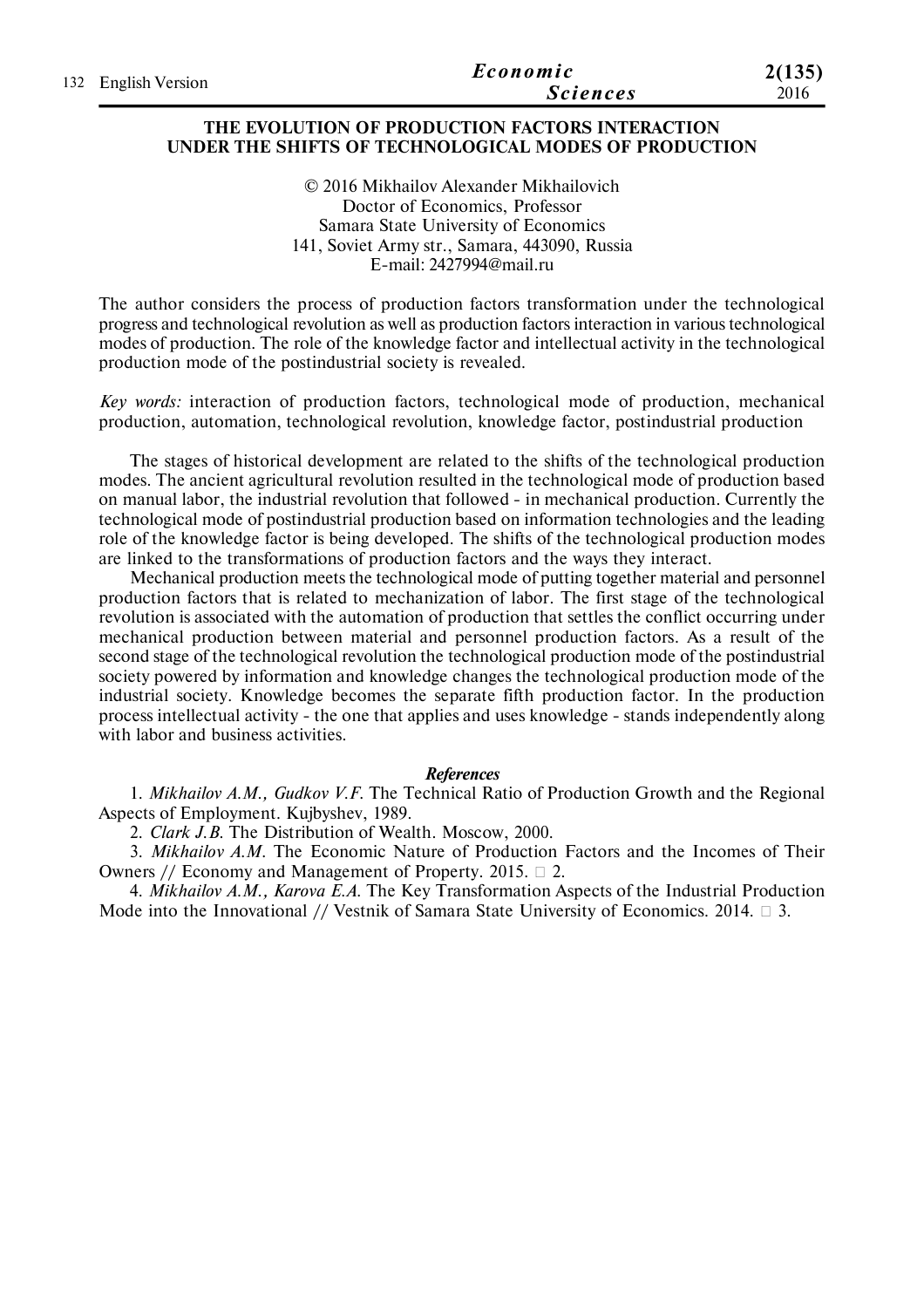| <b>English Version</b> | Economic<br><b>Sciences</b>                                                                              | 2(135)<br>2016 | 133 |
|------------------------|----------------------------------------------------------------------------------------------------------|----------------|-----|
|                        | ECONOMIC COMPONENTS OF COMPETENCES IN THE STANDARDS<br>OF THE GEF IN (3+) NON-ECONOMIC AREAS OF TRAINING |                |     |
|                        | © 2016 Guskova Marina Fedorovna                                                                          |                |     |
|                        | Doctor of Economics, Professor                                                                           |                |     |
|                        | Moscow State University of Railway Engineering (MIIT)                                                    |                |     |
|                        | 9, b. 9, Obraztsova str., Moscow, 127994, Russia                                                         |                |     |
|                        | © 2016 Sterlikov Pavel Fedorovich                                                                        |                |     |
|                        | Doctor of Economics, Professor, head of chair of economic theory                                         |                |     |
|                        | Moscow state Medico-Stomatological University named after A.I. Evdokimov                                 |                |     |
|                        | 20/1, Delegatskaya str., Moscow, 127473, Russia                                                          |                |     |
|                        | © 2016 Sterlikov Fedor Fedorovich                                                                        |                |     |
|                        | Doctor of Economics, Professor, laureate of the Government prize of the Russian Federation               |                |     |
|                        | in the field of science and technology, head of scientific school                                        |                |     |
|                        | Moscow State University of Technologies and Management                                                   |                |     |
|                        | named after V C. Dezumovalar (The Eirst Cosseals University)                                             |                |     |

named after K.G. Razumovsky (The First Cossack University) 73, Zemlyanov val str., Moscow, 109004, Russia

E-mail: OET2004@yandex.ru

This paper analyzes the economic components of cultural competence bachelors and specialists in the standards of the GEF IN  $(3+)$  non-economic areas of training; economic components of professional competences bachelors and specialists in the standards of the GEF IN; the author proposes a tentative theoretical structure of the discipline that form the foundations of economic knowledge.

*Key words:* economic competence components of cultural competence, professional competence, theoretical structure of the discipline "Economic".

# **ECONOMICS AND MANAGEMENT OF NATIONAL ECONOMY**

## **DYSFUNCTION IN THE RUSSIAN ECONOMY: RAW AND STRUCTURAL SOURCES**

© 2016 Zeldner Aleхey Grigorievich Doctor of Economics, Professor Institute of Economics of the Russian Academy of Sciences 32, Nakhimovsky pr., Moscow, 117218, Russia E-mail: tzeldner@gmail.com

The article analyzes the main factors considered and the dysfunctional development of the economy mainly due to the first development of the commodity sector and are the main directions of the economy-strukturiza.

*Key words:* dysfunction, budget, structural adjustment, the standard of living.

Activities of a social institution is considered functional if it contributes to the preservation of stability and social integration. It may be seen as dysfunctional, does not work if its preservation, and degradation. Increase in dysfunctions in the activities of social institutions leads to social disorganization of society, hindering the reform of the economic system, since blocked the ability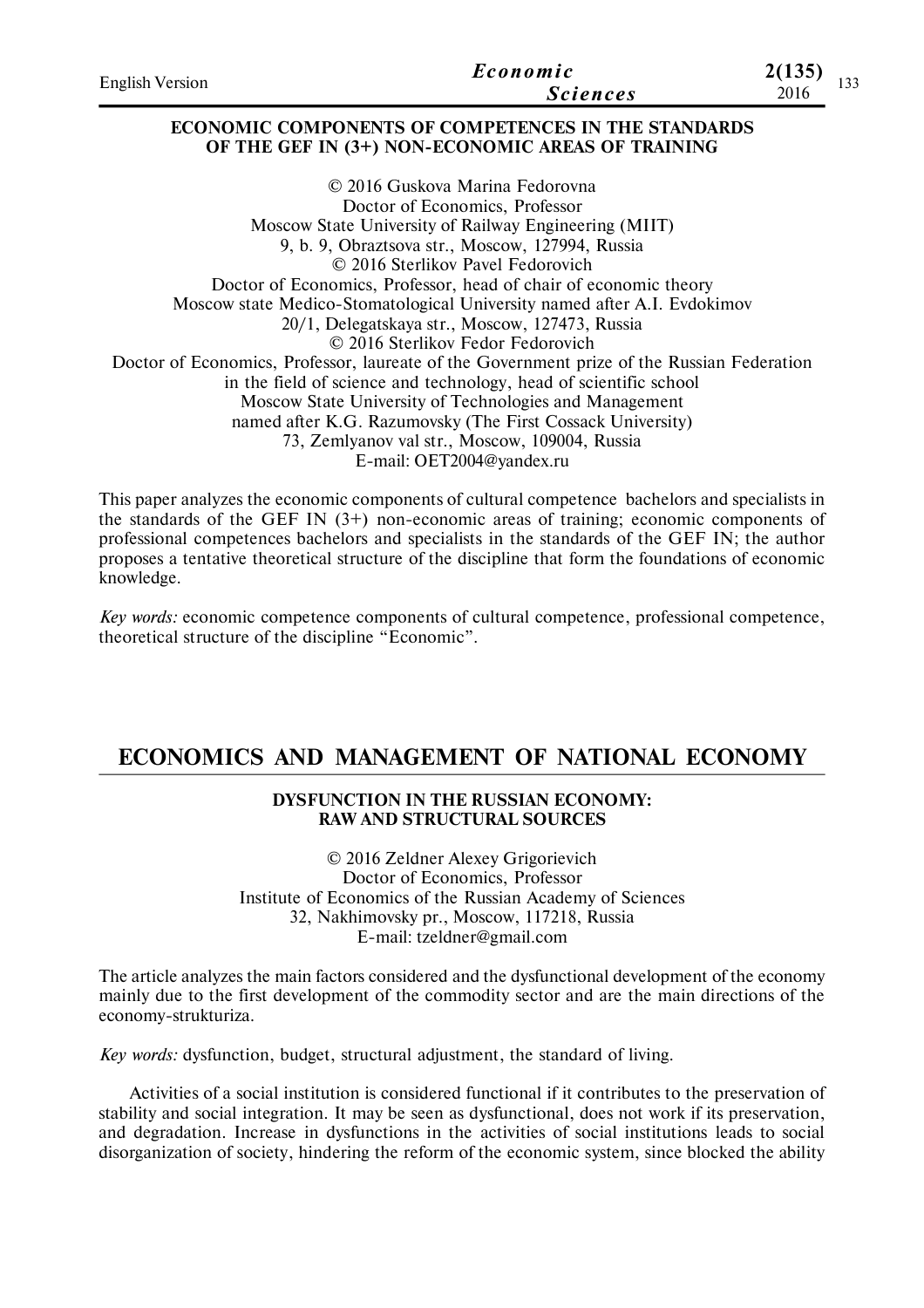| 134 English Version | Economic        | 2(135) |  |  |  |
|---------------------|-----------------|--------|--|--|--|
|                     | <b>Sciences</b> | 2016   |  |  |  |

of the system to recover. It should be noted that at the heart of emerging dysfunctional (disruptive) tendencies are miscalculations in strategy. For Russia in XXI century is manifested in violation Branch ratio structures in preference to the development of primary industries towards industrial development of the country. In 2014, this led to a crisis due to the sharp fall in oil prices and other raw material resources and the inability to fill the budget deficit by income from industrial development, tourism and other industries. all of these issues, shows direction-ment out of "raw materials trap" using the experience of foreign countries are considered in detail in the article.

### **THE ROLE OF TECHNOLOGICAL FORECASTING IN THE CHANGING OF TECHNOLOGICAL STRUCTURES OF ECONOMY**

© 2016 Voinov Aleхander Igorevich PhD in Economics, the Head of Group of Scientific Research LLC «Company "Armoproekt"» room 5, 12, Ibragimova str., Moscow, 105318, Russia E-mail: tzeldner@gmail.com

In the last few decades leading economies of the world are actively using technology foresight in the development of their civilizational projects. It is increasingly becoming a vector of change of technological structures of the world economy, being a basis for design of the future not only of post-industrial countries, but also of humanity as a whole.

*Key words:* Institute of complexity, a natural cycle of development of the macrotechnol-ogy, infrastructurii, dynamic information theory, super-efforts.

Cyclical dynamics of the world economy - a reality that cannot be ignored. In accordance with the theory of N.D. Kondratyev on the basis of economic development is the change of technological structures. In the USA-based Institute of complexity has formed a global network, the main purpose of its activity was the design of the future of human civilization, an analysis of those effects, which through the years and decades will change the situation in a constructive direction, depending on its own geopolitical interests.

Having failed initially to develop breakthrough technologies of the V structure, the domestic economy was in a difficult position because of the significant technological gap between it and leaders of innovative industries. At the same time pioneering development of the VI technological structure requires the state and society joint formulation and solution of super-tasks aimed primarily at the preservation of "pax Russica".

#### *References*

1. *Roco M.C.* National Nanotechnology Initiative - Past, Present, Future: Handbook on Nanoscience, Engineering and Technology. 2nd ed. Taylor and Francis, 2007. P. 3.1-3.26.

2. *Roco M.C., Mirkin C.A., Hersam M.C.* Nanotechnology Research Directions for 2020. 2010. URL: http://www.nano.aov/nanotech-10 1 /nanotechnoloay-facts.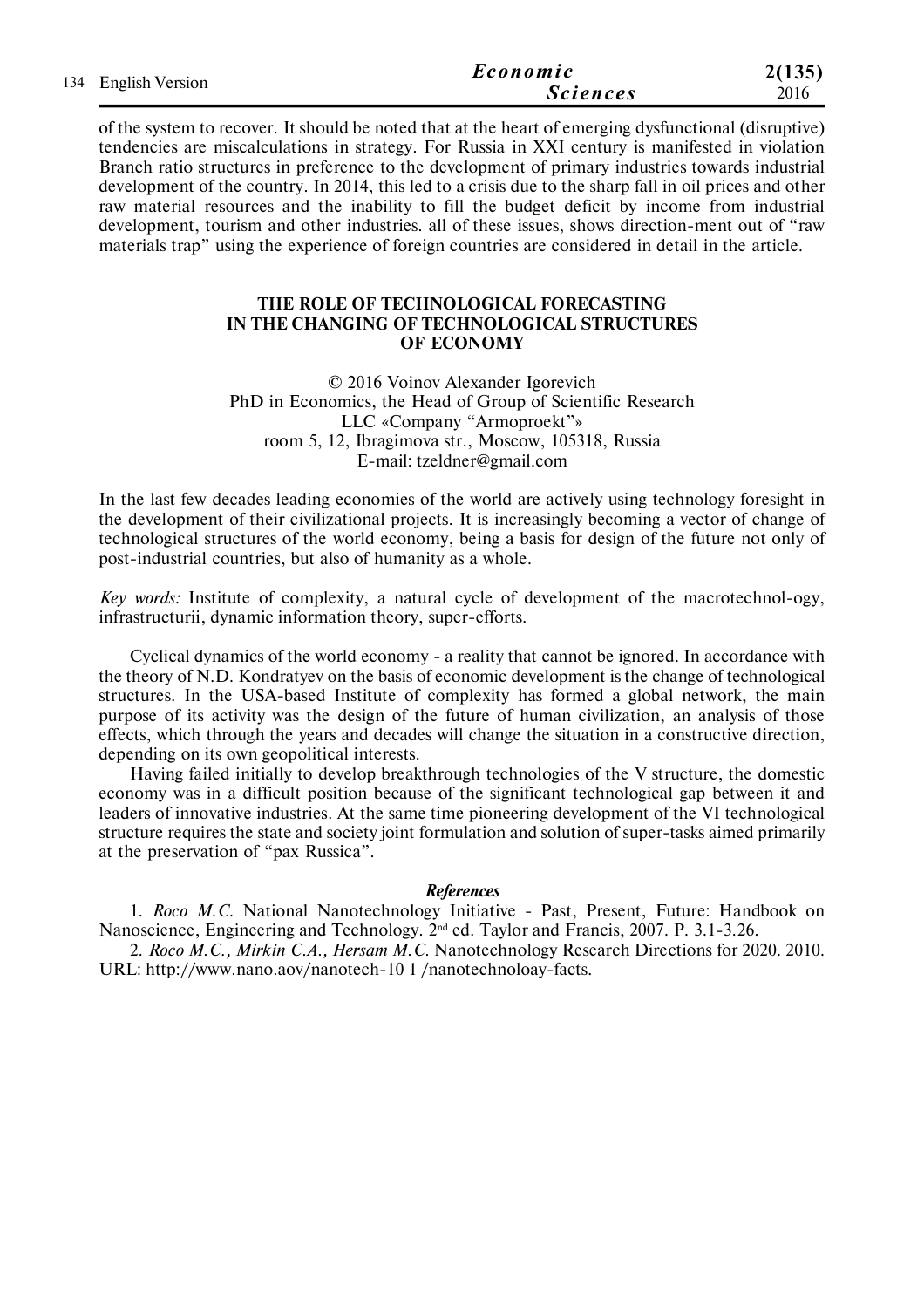| <b>English Version</b> | Economic        | 2(135)<br>125 |
|------------------------|-----------------|---------------|
|                        | <b>Sciences</b> | 199<br>2016   |

#### **PROBLEMS OF IMPROVING THE MECHANISM FOR IMPLEMENTING THE POTENTIAL OF ECONOMIC GROWTH IN MODERN RUSSIA**

© 2016 Logvinov Stanislav Alexandrovich PhD in Economics, Professor Financial University under the Government of Russian Federation 49, Leningradsky prospect, Moscow, 125993, Russia E-mail: log46@list.ru

The analysis of the results of the discussion of ways out of modern Russia from the crisis. The necessity of developing strategies and programs to overcome the problems in the domestic economy taking into account existing proposals.

*Key words:* economic crisis, measures of the Russian Government to recover from the crisis, the need to correct the socioeconomic policy, crisis recovery mechanism.

Modern Russian economy has entered the crisis period. It is influenced by the problems that have arisen the same time - the decline in oil prices, the sanctions, the lowest phase of the investment cycle, a complication of demographics, geopolitics. In 2015 the Government of the RF adopted a number of decisions aimed at improving the economic situation in the country. The most important of these include: the introduction of tax breaks, public administration reform, privatization, promotion of investment in fixed assets of enterprises, modernization of monetary policy, support for human capital development, promotion of machinery and equipment export. However, these measures were not enough, and many of them are implemented inconsistently. The question of the mechanism of economic growth realization is urgent. Among the most important tools to solve this problem this article contains the following suggestions: improvement of institutional environment in the country; the need for economic policy aimed at boosting investment in the modernization of the economy, primarily due to investment credit; conducting of adequate monetary policy by the Bank of Russia and fiscal policy by the Ministry of Finance; increasing attention to the issues of ensuring the population welfare growth; development and consistent implementation of the strategic plan of structural reforms in the economy; implementation of state planning on the basis of defining the socio-economic development priorities.

#### **SYSTEMATIZATION OF EXPERIENCE OF FUEL AND ENERGY COMPLEX STRATEGIC PLANNING ON THE NATIONAL LEVEL**

© 2016 Kostinboy Alexander Semenovich Pskov State University 4, L. Tolstogo str., Pskov, 180000, Russia E-mail: vicerector\_inter@pskgu.ru

In consequence of the comparative analysis of missions, visions, strategic goals and strategies presented in the abovementioned documents, as well as generalization of the theoretical approaches of the Russian experts in power economy on the fuel and energy complex strategic goals setting, we have developed a model structure of Energy Strategy.

*Key words:* strategic planning, fuel and energy complex, Energy Strategy, world trends in energy, documents of energy planning.

After the examination of the existing research in the field of power economy we have concluded that the problem of the fuel and energy complex strategic planning on the national level is not completely covered in the scientific literature. That's why we have set a goal of that article to systemize the world experience of the fuel and energy complex strategic planning. To reach the goal we analyzed national strategic documents in the field of power economy of the following countries: the RF, the USA, European Union, Japan, Canada, and Australia. The countries were chosen according to such criteria as the level of economic development and the size of the area. In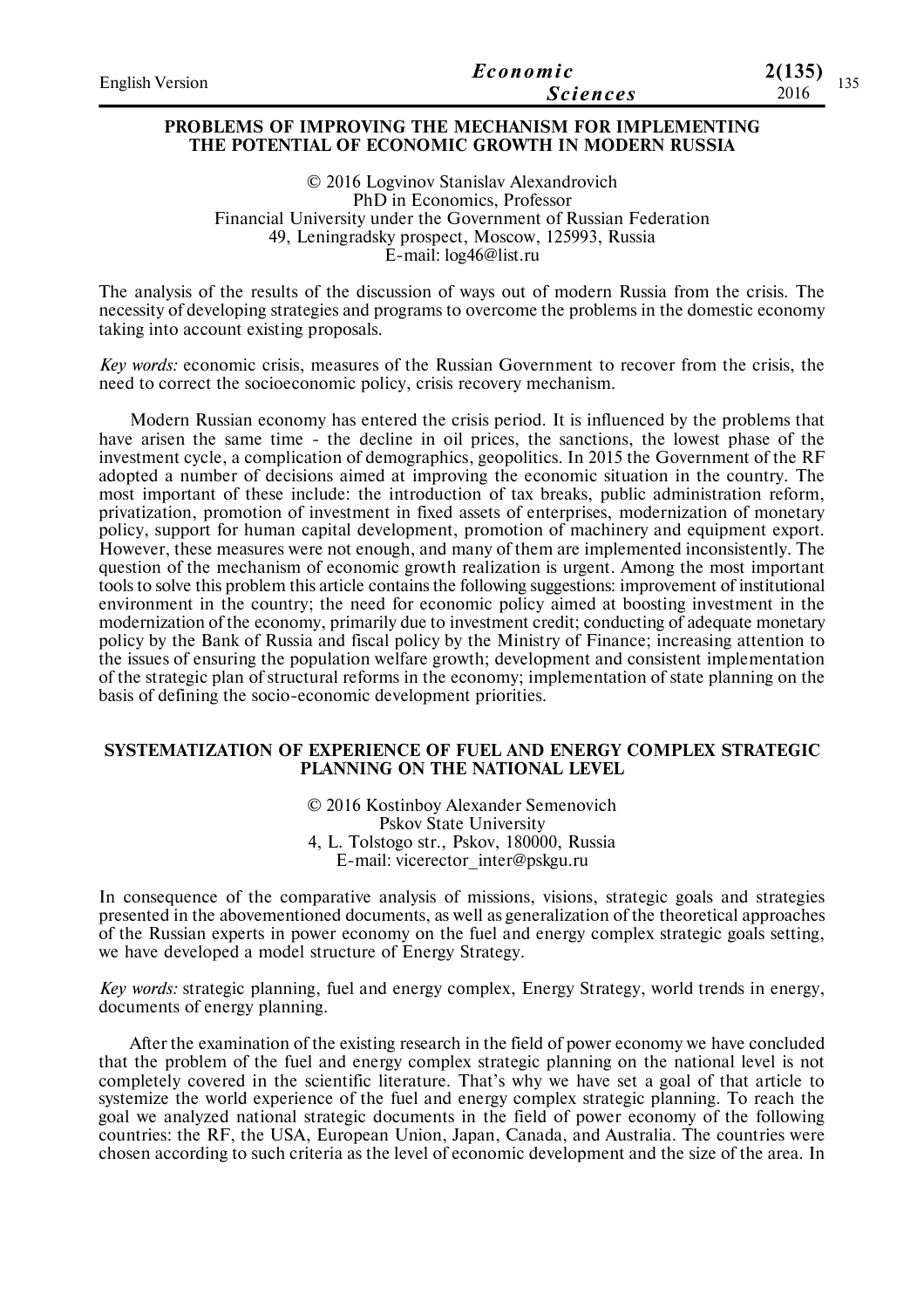| 136 English Version | Economic        | 2(135) |
|---------------------|-----------------|--------|
|                     | <b>Sciences</b> | 2016   |

consequence of the comparative analysis of missions, visions, strategic goals and strategies presented in the abovementioned documents, as well as generalization of the theoretical approaches of the Russian experts in power economy on the fuel and energy complex strategic goals setting, we have developed a model structure of Energy Strategy. Novelty of the decisions involves world tendencies of the energetics development that becomes extremely important under the conditions of globalization and empowerment of the fuel and energy complex on national security. The results of the research may be used within the development and adaptation of the strategic documents in the field of power economy on different levels. Improvement of the quality of the strategic documents in energetics is one of the most important, but not the only way of the strategic planning in energetics development. We consider the following further researches of great importance: on the mechanisms of power economy strategic planning with participation of all target groups, as well as on the procedure of adjustment of regional and industrial strategic documents of different levels.

#### *References*

1. Federal'nyj zakon Rossijskoj Federacii ot 28 ijunja 2014 g. N 172-FZ "O strategicheskom planirovanii v Rossijskoj Federacii". Prinjat Gosudarstvennoj Dumoj 20 ijunja 2014 goda. Rezhim dostupa. URL: http://www.rg.ru/2014/07/03/strategia-dok.html.

2. Jenergeticheskaja strategija Rossii na period do 2030 goda. Utverzhdena rasporjazheniem Pravitel'stva Rossijskoj Federacii ot 13 nojabrja 2009 g.  $\Box$  1715-r. URL: http:// www.minenergo.gov.ru/activity/energostrategy.

3. *Aralbaeva G.G., Aralbaev Z.T.* Tendencii razvitija neftegazovoj promyshlennosti v Orenburgskoj oblasti // Vestnik Orenburgskogo gosudarstvennogo universiteta. 2014. □ 4 (165). S. 159-164.

4. *Battalov A.M., Battalova A.A.* Voprosy gosudarstvennogo regulirovanija sozdanija klastera // GosReg: gosudarstvennoe regulirovanie obshhestvennyh otnoshenij. 2013.  $\Box$  4. S. 16-22.

5. *Bekish E.L.* Innovacionnoe razvitie toplivno-jenergeticheskogo kompleksa Rossii: novoe kachestvo jekonomicheskogo rosta // Strategija ustojchivogo razvitija regionov Rossii. 2011.  $\Box$  7. S. 97-101.

6. *Emel'janova L.L., Latnak D.V.* Ocenka vlijanija otraslej toplivno-jenergeticheskogo kompleksa Kaliningradskoj oblasti RF na social'nuju sferu i perspektivy jekonomicheskogo razvitija regiona // Baltijskij region. 2010.  $\Box$  1.

7. *Zhdanov S.A., Kozlova O.Ju., Konovalenko N.P.* Sovershenstvovanie strategicheskogo planirovanija razvitija mezhotraslevyh kompleksov nacional'noj jekonomiki v uslovijah vstuplenija v VTO // Vestnik Saratovskogo gosudarstvennogo social'no-jekonomicheskogo universiteta. 2013.  $\Box$  4 (48). S. 9-14.

8. *Kumaritov A.M., Sokolova E.A.* Razrabotka sistemy analiza i obrabotki informacii po strategicheskomu upravleniju predprijatij toplivno-jenergeticheskogo kompleksa // Nauka i biznes: puti razvitija. 2014.  $\Box$  5 (35). S. 113-116.

9. *Malyj V.I., Gusev V.V.* Vlijanie predprijatij jenergetiki na social'no-jekonomicheskoe razvitie i konkurentosposobnost' regiona (na primere Saratovskoj oblasti) // Vestnik Tomskogo gosudarstvennogo universiteta. Filosofija. Sociologija. Politologija.  $2010$ .  $\Box$  1-(9). S. 137-153.

10. *Malyshev E.A., Afanas'eva A.V.* Razvitie toplivno-jenergeticheskogo kompleksa Zabajkal'skogo kraja kak osnova obespechenija jenergeticheskoj bezopasnosti i razvitija jekonomiki regiona // Vestnik Zabajkal'skogo gosudarstvennogo universiteta. 2010.  $\Box$  3. S. 3-7.

11. *Makhotaeva M.Yu.* TSelepolaganie v upravlenii regional'nymi sotsial'no-ehkonomicheskimi sistemami. Pskov, 2006.

12. *Meskon M.H., Al'bert M., Hedouri F.* Osnovy menedzhmenta: per. s angl. Moskva, 1998.

13. *Navrockaja N.A., Sopilko N.Ju.* Transformacija investicionno-proizvodstvennogo prostranstva

kak uslovie jekonomicheskoj integracii // Voprosy regional'noj jekonomiki. 2013. T. 15.  $\Box$  2. S. 63-69. 14. *Okorokov V.R., Okorokov R.V.* Celi i tendencii razvitija mirovogo TJeK i ego posledstvija dlja rossijskoj jenergetiki // Vestnik Ivanovskogo gosudarstvennogo jenergeticheskogo universiteta. 2014. □ 1. S. 94-103.

15. *Petrov M.B.* Jenergeticheskaja politika Rossii: realii i vozmozhnosti // Vestnik Ural'skogo gosudarstvennogo universiteta putej soobshhenija.  $2015. \Box$  3 (27). S. 52-63.

16. *Semenova K.O.* Formirovanie strategii razvitija toplivno-jenergeticheskogo kompleksa Rossii: ot jenergo-syr'evoj do innovacionnoj modeli razvitija // Teorija i praktika obshhestvennogo razvitija.  $2012. \Box$  8. S. 358-361.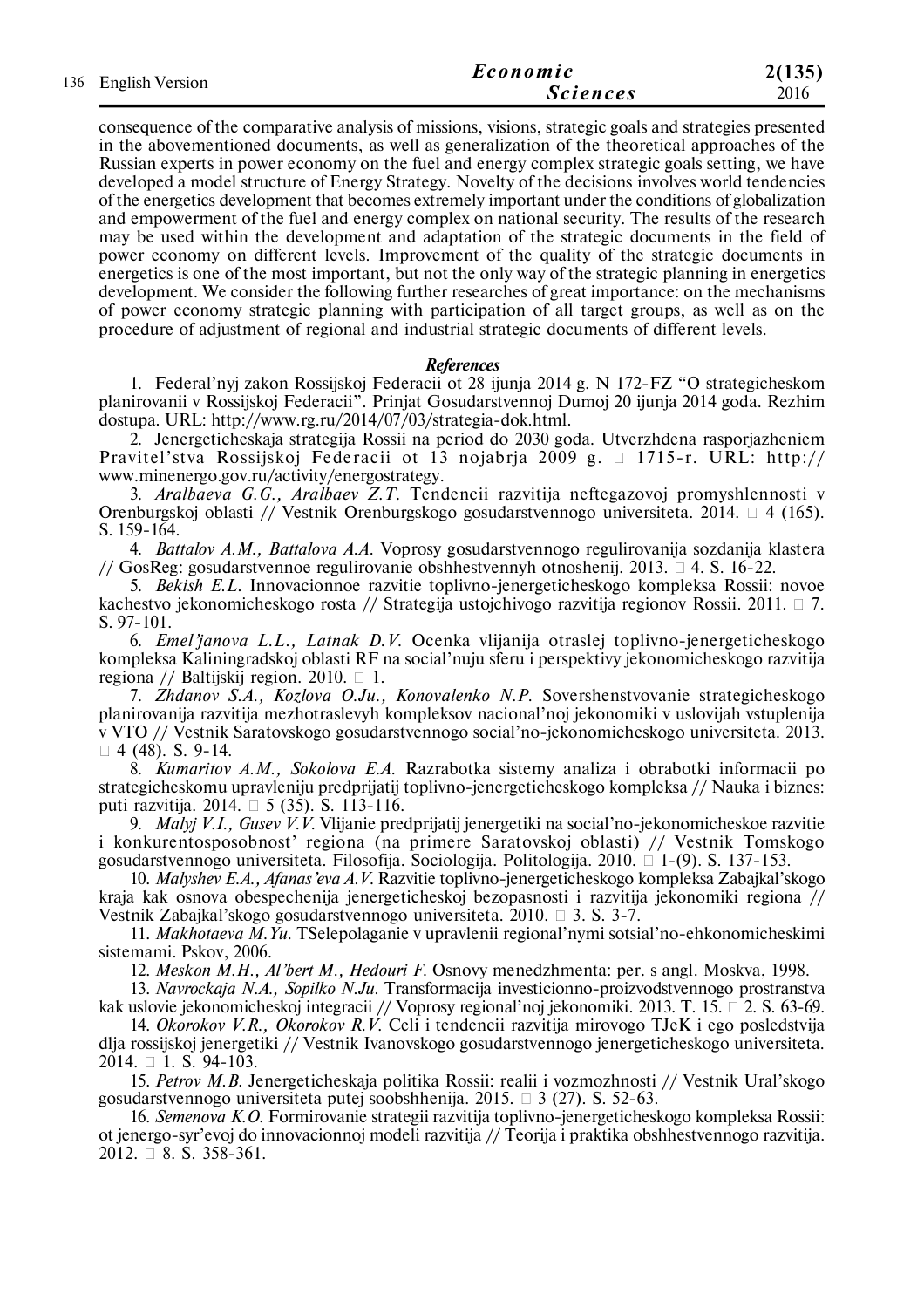| <b>English Version</b> | Economic        | 2(135)<br>1.27 |
|------------------------|-----------------|----------------|
|                        | <i>Sciences</i> | 121<br>2016    |

17. *Smirnov V.V.* Privlechenie i ispol'zovanie inostrannyh investicij v razvitii toplivnojenergeticheskogo kompleksa Rossii // Izvestija Sankt-Peterburgskogo gosudarstvennogo jekonomicheskogo universiteta. 2011. 2. S. 138a-141.

18. *Sokolov A.D., Muzychuk S.Ju., Muzychuk R.I.* Toplivno-jenergeticheskie balansy Irkutskoj oblasti v natural'nom i stoimostnom vyrazhenii: metody razrabotki i osnovnye rezul'taty issledovanij // Izvestija Irkutskoj gosudarstvennoj jekonomicheskoj akademii. 2013.  $\Box$  1. S. 124-129.

19. Strategicheskij menedzhment / pod red. A.N. Petrova. Saint Petersburg, 2005.

20. *Suhina N.Ju., Starikovskij V.S.* Strategicheskoe planirovanie kak osnova formirovanija jeffektivnogo toplivno-jenergeticheskogo kompleksa i jenergeticheskoj bezopasnosti Rossii // Vestnik Adygejskogo gosudarstvennogo universiteta. Serija 5: Jekonomika. 2012.  $\Box$  3 (104). S. 113-117.

21. *Taraskina Ju.V.* Toplivno-jenergeticheskij kompleks astrahanskoj oblasti: sostojanie i perspektivy razvitija // Vestnik Astrahanskogo gosudarstvennogo tehnicheskogo universiteta. Serija: Jekonomika. 2011. □ 1. S. 117-123.

22. Upravlenie organizaciej / pod red. A.G. Porshneva, Z.P. Rumjancevoj, N.A. Salomatina. Moskva, 2001.

23. *Cybatov V.A., Vazhenina L.V.* Metodicheskie podhody k analizu i prognozirovaniju razvitija toplivno-jenergeticheskogo kompleksa v regione // Jekonomika regiona.  $2014. \Box$  4. S. 188-199.

24. A policy framework for climate and energy in the period from 2020 to 2030. Brussels, 22.1.2014. {SWD(2014)}. URL: http://eur-lex.europa.eu/legal-content/EN/TXT/?uri=CELEX: 52014DC0015.

25. Canadian Energy Strategy. URL: http://www.canadaspremiers.ca/phocadownload/ publications/canadian\_energy\_strategy\_eng\_fnl.pdf.

26. Energy 2020. A strategy for competitive, sustainable and secure energy. Brussels, 10.11.2010. {SEC(2010) 1346}. URL: http://www.ab.gov.tr/files/ardb/evt/1\_avrupa\_birligi/1\_9\_politikalar/ 1\_9\_6\_enerji\_politikasi/2011\_energy2020\_en.pdf.

27. Energy White Paper  $\frac{7}{4}$  Australian government. Department for industry and science. 2015. URL: WWW.EWP.INDUSTRY.GOV.AU.

28. *Gibson J., Ivancevich J., Donnelly J.* Organizations: behavior, structure, processes. Business Publications, Inc., 1985.

29. *Robbins P.* Stephen. Organization Theory: Structure, Design, and Application. New Jersey, 1987.

30. Strategic Energy Plan (Provisional Translation). Japan. 2014. URL: http:// www.enecho.meti.go.jp/en/category/others/basic\_plan/pdf/4th\_strategic\_energy\_plan.pdf.

31. U.S. Department of Energy Strategic Plan 2014-2018. URL: http://www.energy.gov/budgetperformance.

#### **THE IMPACT OF MACROECONOMIC FACTORS ON THE INNOVATIVE POTENTIAL OF RUSSIAN OIL COMPANIES**

© 2016 Yusupova Elmira Rishatovna Ufa State Petroleum Technological University 1, Kosmonavtov str., Ufa, Republic of Bashkortostan, 450062, Russia E-mail: e.r.yusupova@gmail.com

The article provides an overview of methods used for evaluating the innovative potential of companies; proposes a way of determining the level of innovative potential, including the assessment of possibility of using macroeconomic environment conditions in order to achieve the goals of innovative development; determines the main factors, influencing the innovation potential of oil companies in current economic conditions.

*Key words:* innovative potential, oil company, macroeconomic factors, oil price.

The innovative potential determines the ability of a company to carry out tasks in the framework of achieving goals of innovative development, which means the degree of readiness for the introduction of innovative technologies, products, etc. In other words it reflects the ability of a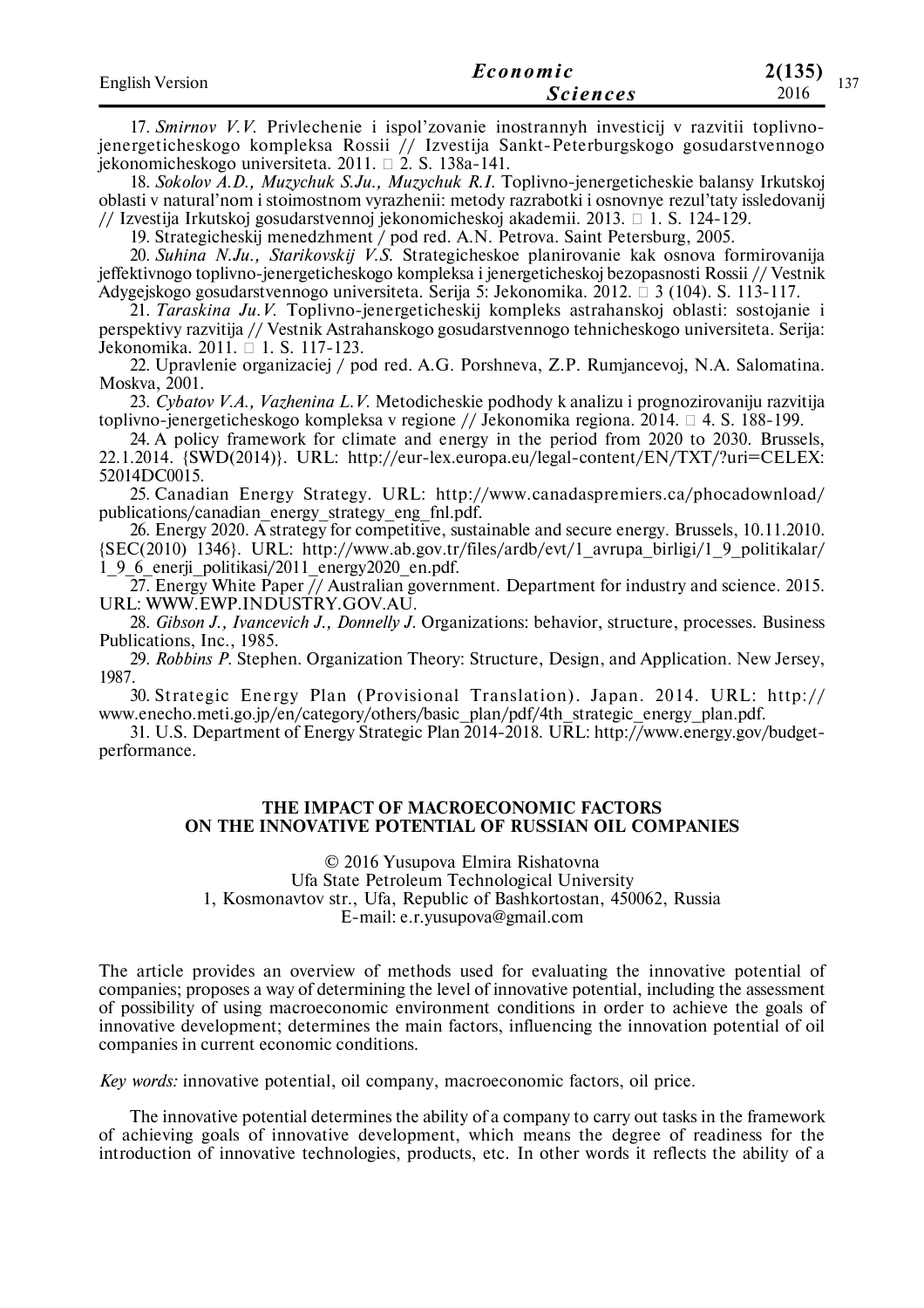|                     | Economic        | 2(135) |
|---------------------|-----------------|--------|
| 138 English Version | <i>Sciences</i> | 2016   |

company to perform effectively on the basis of available resources, taking into account factors of economic, political and social environment.

On the basis of literature analysis and overview of the latest trends on innovative development of Russian enterprises the following components determining the innovative potential of a company were identified: financial (estimated with the help of such indicators as financial liquidity, stability and others); investment (R&D expenses in the total expenditure on innovations and other indicators); production (industry-specific indicators); human resource management.

However, high level of innovation potential is not sufficient for the successful development and implementation of innovative strategy and achieving the goals of innovative development. This explains the inclusion of the assessment of environment in the number of indicators used for the evaluation of innovative potential.

The change of macroeconomic situation has an impact on the innovative potential of the oil companies as a result of exposure to such factors as:

1. deterioration of financial component of the innovative potential

During the period of instable economic situation the increase in costs of servicing foreign currency debt is inevitable as well as a possible rise in the cost of attracting new loans due to higher interest rates.

2. deterioration of investment component of the innovative potential

Most oil and gas projects are long-term and require a large volume of capital investment. Thus, oil extraction is largely dependent on investment, including investment in geological and technical measures, funding of which can be reduced due to economic conditions, primarily low oil price level.

3. tax system change

4. change in costs and benefits of innovative activity with the change of such macroeconomic indicators as oil price, exchange rates, cost of capital and others.

The analysis shows that the macroeconomic situation has a significant impact on the innovative potential of oil companies, including its financial and investment components.

#### *References*

1. *Valinurova L.S., Kuzminyx N.A.* Ocenka urovnya innovacionnogo razvitiya otraslej promyshlennosti // Innovacii. 2007. 6. S. 42-47. [*Valinurova L.S., Kuzmina N.A.* Evaluation of the level of industry innovative development // Innovations. 2007.  $\Box$  6. P. 42-47.]

2. *Kolosova T.V.* Sistemnyj podxod k razvitiyu infrastrukturnyx elementov innovacionnoj deyatelnosti predpriyatiya // Transportnoe delo Rossii. 2009. □1. S. 12-15. [*Kolosova T.V.* A systematic approach to the development of the infrastructure elements of enterprise innovative activities // Transport business of Russia. 2009.  $\Box$  1. P. 12-15.

3. *Korobejnikov O.P., Trifilova A.A., Korshunov I.A.* Rol innovacij v processe formirovaniya strategii predpriyatiya // Menedzhment v Rossii i za rubezhom. 2000. 3. S. 29-43. [*Korobeynikov O.P., Trifilova A.A. Korshunov I.A.* The role of innovation in the process of enterprise strategy development // Management in Russia and abroad.  $2000. \Box$  3. P. 29-43.]

4. Rosbizneskonsalting: oficialnyj sajt "Rosbizneskonsalting". URL: http//www.rbc.ru. [RosBusinessConsulting (2016) . URL: http: //www.rbc.ru.]

5. Rossiyskaya gazeta. 2016.  $\Box$  31. [Russian newspaper. 2016.  $\Box$  31.]

6. Russkaya sluzhba BBC: ofitsialnyiy sayt Russkoy sluzhbyi BBC. URL: http//www.bbc.com/ russian. [BBC Russian (2016) . URL: http//www.bbc.com/russian.]

7. Ernst end Yang: ofitsialnyiy sayt kompanii "Ernst end Yang". URL: http: //www.ey.com. [Ernst & Young (2016) . URL: http//www.ey.com.]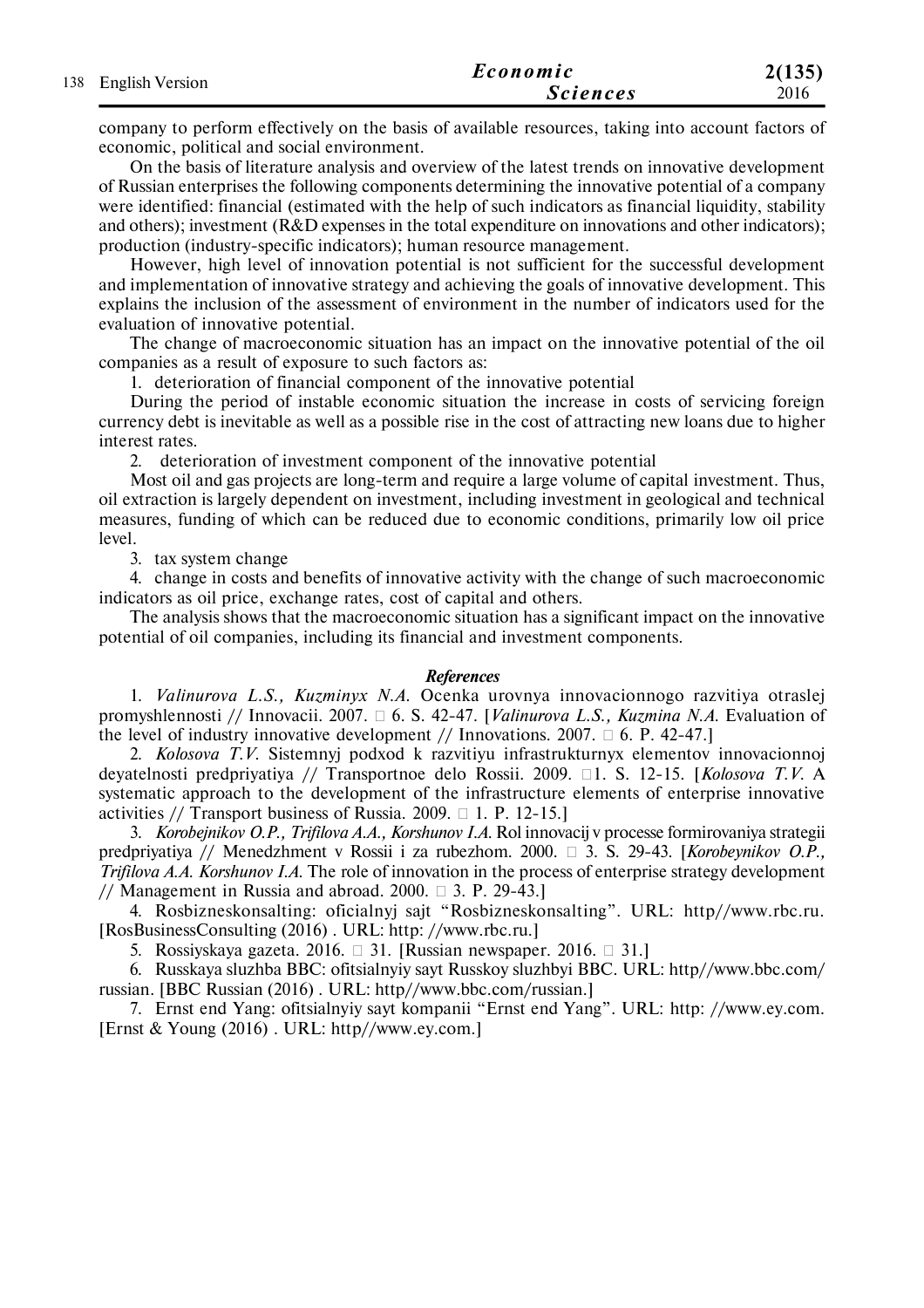| <b>English Version</b> | Economic<br><b>Sciences</b>                                                                              | 2(135)<br>2016 | 139 |
|------------------------|----------------------------------------------------------------------------------------------------------|----------------|-----|
|                        | THE INFLUENCE OF INSTITUTIONAL FACTORS<br>ON INTELLECTUAL CAPITAL VALUE FOR COMPANIES<br>OF SPACE SECTOR |                |     |
|                        | © 2016 Bregvadze David Tarielovich                                                                       |                |     |
|                        | © 2016 Gurkin Alexander Alexandrovich                                                                    |                |     |
|                        | © 2016 Malyshkin Dmitry Igorevich                                                                        |                |     |
|                        | © 2016 Sokolyanskiy Vasily Vasilievich                                                                   |                |     |
|                        | PhD in Medical Sciences, Associate Professor                                                             |                |     |
|                        | Moscow State Technical University named after N.E. Bauman                                                |                |     |
|                        | Building 1, 5, 2 Baumanskaya str., Moscow, 105005, Russia                                                |                |     |
|                        | © 2016 Kovnir Vladimir Nikolaevich                                                                       |                |     |
|                        | n cr · ne                                                                                                |                |     |

Doctor of Economics, Professor Russian Economic University named after G.V. Plekhanov 36, Stremyanny Lane, Moscow, 117997, Russia E-mail: Znatok-david-bregv@yandex.ru, kazirbek.viliev@mail.ru, malish\_dm@mail.ru, horserex@yandex.ru, sokolyansky63@mail.ru

The influence of knowledge economy index and its parts on intellectual capital value and assessment of activity effectiveness of space equipment manufacturers are described in the article at the example of RSC Energia in comparison with Aerojet Rocketdyne.

*Key words:* intellectual assets, intellectual capital, company's activity, EVA model, KEI.

#### *References*

1. *Lukicheva E.I., Yeleneva Y.A., Egorycheva E.V.* Management of intellectual capital: theory and practice. Moscow, 2014. P. 47-53.

2. Sravnitelnyi analiz dinamiki intellectualnogo capitala OAO RKK "Energia" i "Aerojet Rocketdyne" / D.T. Bregvadze [et al.] [Comparative analysis of intellectual capital dynamics of OJCS RSC Energia and Aerojet Rocketdyne.] // Voprosy ekonomicheskih nauk. 2015.  $\Box$  6 (76). P. 21-26.

3. Sravnitelnyi analiz dinamiki intellectualnogo capitala OAO "Proton-PM" i " The Boeing Company" / R.E. Aksenov[et al.] [Comparative analysis of intellectual capital dynamics of OJCS Proton-PM Energia and The Boeing Company.] // Voprosy ekonomicheskih nauk. 2016.  $\Box$  1 (77). P. 22-26.

4. OAO RKK "Energia". [OJCS RSC Energia]. URL: http://www.energia.ru/ru/corporation/ oao.html.

5. About Aerojet Rocketdyne. URL: http://www.rocket.com/about.

6. World Bank. KAM. URL: http://go.worldbank.org/JGAO5XE940.

7. OAO RKK "Energia". Raskrytie informacii. [OJCS RSC Energia. Information disclosure.] URL: http://www.energia.ru/ru/disclose/disclosure.html.

8. Aerojet Rocketdyne. FINANCIALS & FILINGS. URL: http://ir.aerojetrocketdyne.com/ financials.cfm.

9. World Bank. Knowledge Economy Index. URL: http://data.worldbank.org/data-catalog/ KEI.

10. Tsentralnyi Bank Rossiyskoy Federacii. Statistika. [Bank of Russia. Statistics.] URL: http: //www.cbr.ru/statistics.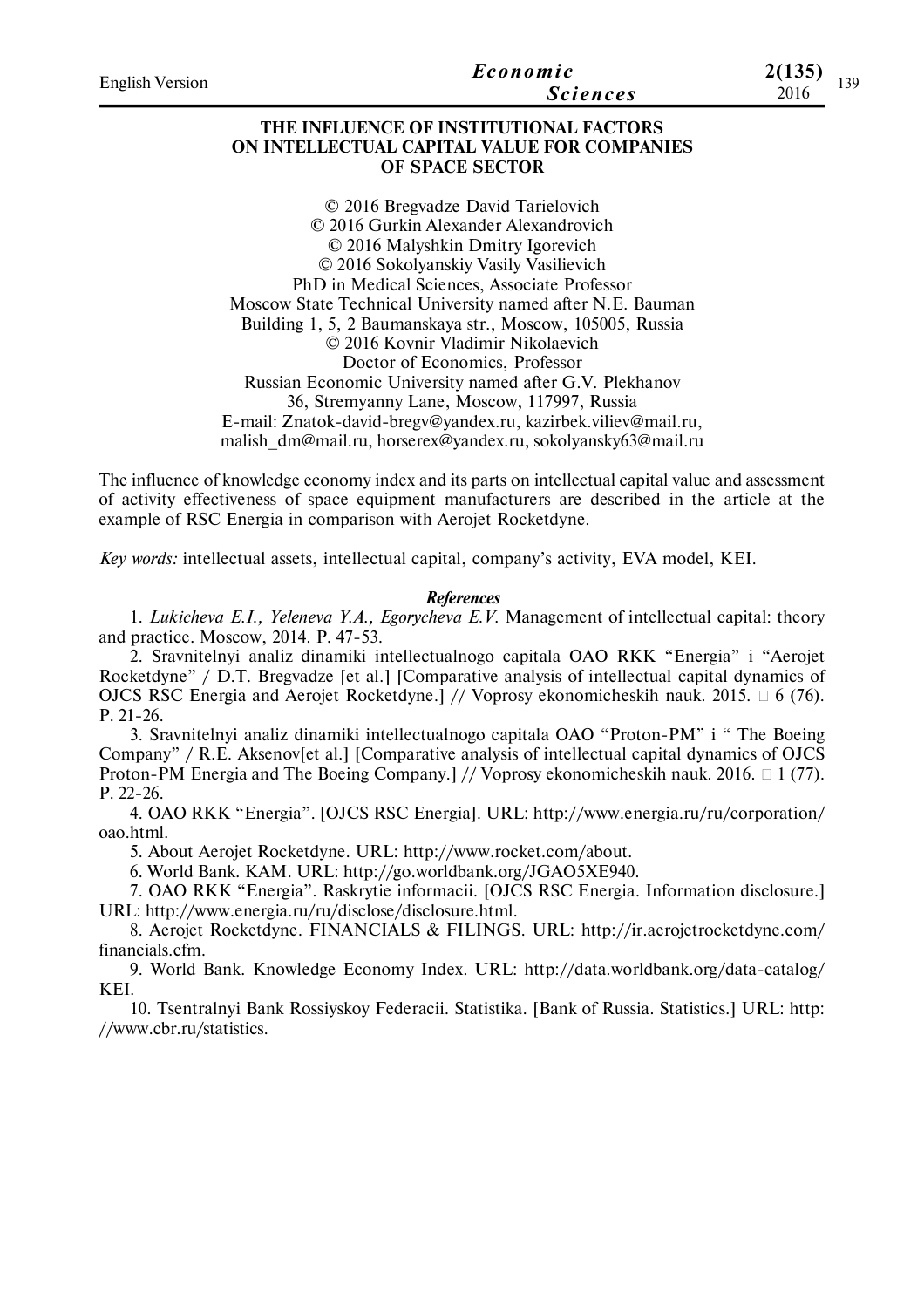| 140 English Version | Economic        | 2(135) |
|---------------------|-----------------|--------|
|                     | <b>Sciences</b> | 2016   |

#### **THE ANALYSIS OF IMPLEMENTATION OF THE PROGRAM OF INNOVATIVE DEVELOPMENT OF THE AIRCRAFT MANUFACTURING COMPANIES**

© 2016 Voznesenskaya Anna Alexandrovna St. Petersburg State University of Economics 21, Sadovaya str., St. Petersburg, 191023, Russia E-mail: aa.voznes@gmail.com

The article is concerned with the consideration of innovative development program of aviation companies and the reaction of its path. The author investigates the possibility of consolidation of the Russian aviation industry, third place in the world in terms of output. Analysis of preliminary results suggests that good definition of innovative projects, high-quality and qualified evaluation of all the risks associated with their implementation, as well as the organization of an effective system of state control over the implementation of innovative development programs enable businesses are most likely to achieve this goal.

*Key words:* innovative development, industry, aircraft engineering, investment, strategy, company, program of development.

#### **THE LEGAL FRAMEWORK REGULATING THE INNOVATION PROCESSES OF SMALL AND MEDIUM ENTERPRISES**

© 2016 Brylev Vsevolod Victorovich Moscow State University named after M.V. Lomonosov 1, Lenin Hills, Moscow, 119991, Russia E-mail: zeldner@inecon.ru

The article shows the general form of regulation of processes of small and medium enterprises in the Russian Federation on the basis of improving the regulatory framework. It was found that each of the control elements can be defined as an independent participant in the economic process.

*Key words:* small business, management, innovation processes, regulatory framework, social and economic forecasting.

#### *References*

1. Federal'nyj zakon ot 24.07.2007 N 209-FZ : [red. ot 29.12.2015] : "O razvitii malogo i srednego predprinimatel'stva v Rossijskoj Federacii" // Sobranie zakonodatel'stva RF. 30.07.2007. N 31. St. 4006.

2. Ukaz Prezidenta RF ot 04.04.1996 N 491 : [red. ot 06.01.1999] : "O pervoocherednyh merah gosudarstvennoj podderzhki malogo predprinimatel'stva v Rossijskoj Federacii" // Sobranie zakonodatel'stva RF. 08.04.1996. N 15. St. 1583.

3. *Kosheleva T.N., Achba L.V.* Podhody k formirovaniju strategii innovacionnogo razvitija malogo predprinimatel'stva // Jekonomika i upravlenie. 2015.  $\Box$  9 (119). S. 26-31.

4. *Kuznecova I.A.* Innovacionnaja infrastruktura kak faktor povyshenija jeffektivnosti innovacionnoj dejatel'nosti // Vestnik Irkutskogo gosudarstvennogo tehnicheskogo universiteta. 2015. 11 (106). S. 219-225.

5. *Materova A.A., Krjukova A.A.* Rol' "vtjagivaemyh" innovacij v malom predprinimatel'stve // Sovremennye nauchnye issledovanija i innovacii. 2015. 10 (54). S. 314-316.

6. *Rodionova N.V.* Rynok innovacij sovremennoj Rossii: rol' malogo i srednego predprinimatel'stva v ego stanovlenii i razvitii // Kopirajt. Vestnik Rossijskoj akademii intellektual'noj sobstvennosti. 2015.  $\Box$  1. S. 3-14.

7. *Poljakova A.P.* Prakticheskie aspekty gosudarstvennoj podderzhki: innovacija malogo biznesa za rubezhom // Aktual'nye problemy gumanitarnyh i estestvennyh nauk. 2015.  $\Box$  6-4. S. 54-57.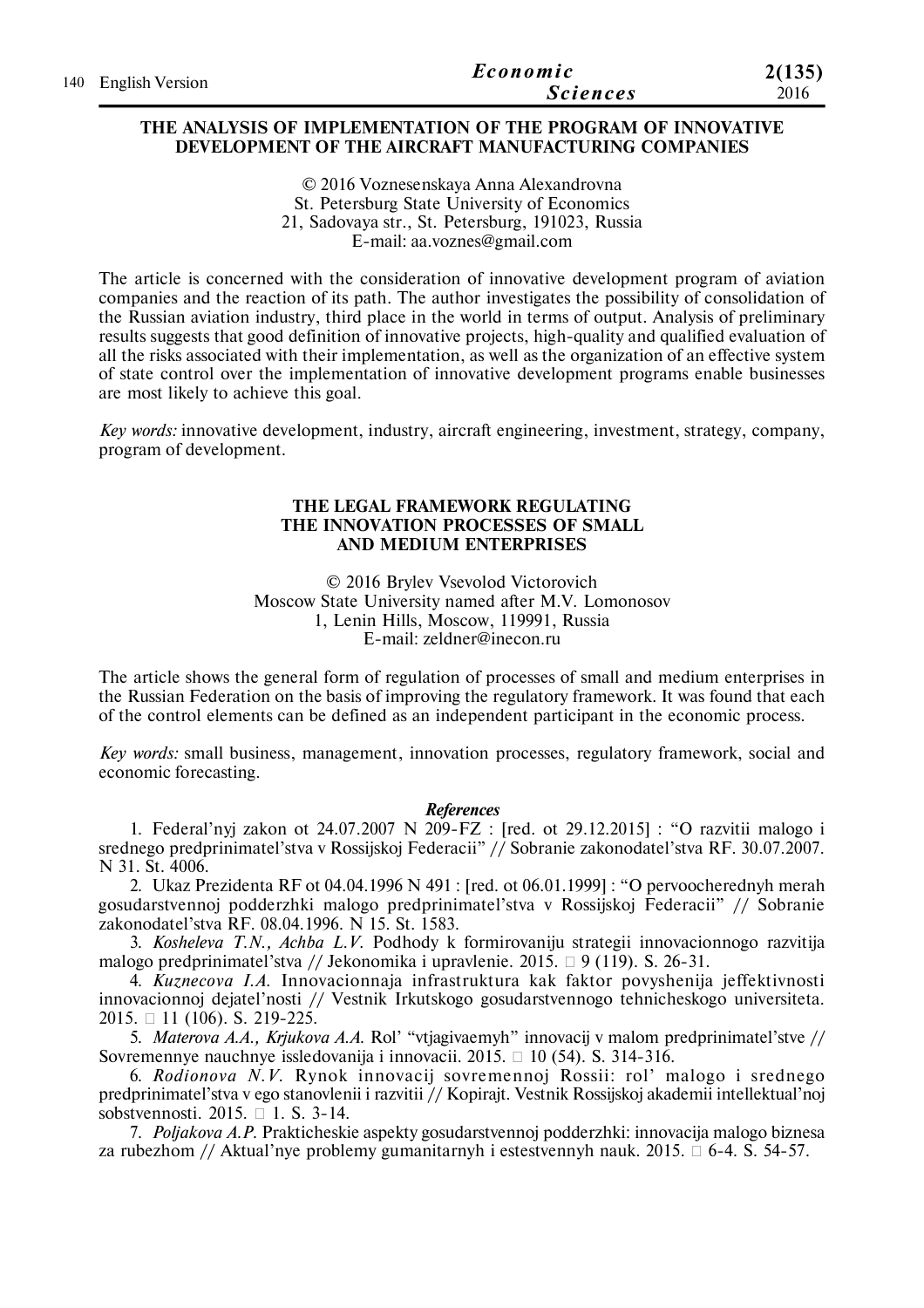| <b>English Version</b> | Economic        | 2(135) |  |
|------------------------|-----------------|--------|--|
|                        | <i>Sciences</i> | 2016   |  |

8. *Statovskij D.A.* Sovremennaja praktika regulirovanija innovacionnoj dejatel'nosti i koncepcija mikrosistem innovacij // Innovacii. 2015.  $\Box$  2 (196). S. 64-69.

9. *Tokaeva B.B., Tokaeva A.B.* Innovacii v srednem i malom predprinimatel'stve // Fundamental'nye issledovanija. 2015.  $\Box$  11-4. S. 820-823.

10.*Turenko B.G., Turenko T.A.* Problemy i perspektivy razvitija malogo innovacionnogo predprinimatel'stva // Baikal Research Journal. 2015. T. 6.  $\Box$  3. S. 19.

11.*Shirinjan A.A., Oganesjan V.G.* Znachenie innovacij v jekonomicheskom razvitii sovremennogo biznesa // Unikal'nye issledovanija XXI veka. 2015.  $\Box$  11 (11). S. 263-266.

12.*Kurpayanidi K.* Innovation component of the business environment as a factor enhancing economic growth // Economics. 2015.  $\Box$  1. S. 6-9.

#### **FORMATION OF ECONOMIC MODEL OF PUBLIC-PRIVATE PARTNERSHIP IN THE SPHERE OF PROVIDING EDUCATIONAL SERVICES**

© 2016 Zaripova Ilsiyar Ravilovna Doctor of Economics, Professor of the Department of Finance and Banking Ufa State University of Economics and Service 145, Chernyshevskogo str., Ufa, Republic of Bashkortostan, 450078, Russia © 2016 Margilevskaya Eugenia Valerievna Ufa branch Financial University under the Government of the Russian Federation 69/1, Mustaya Karim str., Ufa, Republic of Bashkortostan, 450015, Russia

E-mail: ir\_zaripova@mail.ru, emargilevskaya@bk.ru

The Article is considered System problems of vocational education: discrepancy of graduates to requirements of labor market, education decline in quality, lack of financing. There are offered development stages of the economic mechanism of realization of public-private partnership in the sphere of educational services , the co-investment model of investment projects.

*Key words:* system problems of professional education, economic mechanism, public-private partnership, co-investment model.

## **SPECIAL FEATURES OF SUSTAINABLE SOCIO-ECONOMIC DEVELOPMENT OF NORTHERN TERRITORIES REGIONS AND ASSESSMENT SYSTEM OF SUSTAINABILITY OF THEIR SOCIO-ECONOMIC DEVELOPMENT**

© 2016 Kononova Elena Sergeevna Krasnoyarsk State Pedagogical University named after V.P. Astafyev 89, Ada Lebedeva str., Krasnoyarsk, 660049, Russia E-mail: elkask@rambler.ru

The article describes the features of sustainable socio-economic development of the northern territories of the regions, states the concept of sustainable socio-economic development of the northern areas of the region are invited to assess the stability of the system of social and economic development of the northern areas of the region, taking into account their specificity.

*Key words:* sustainable development, socio-economic development, natural resources, the Northern Territory, evaluation indicators.

Currently, the problem of sustainable development of socio-economic systems are different levels in the field of attention of Russian and foreign scientists. Particularly acute problem of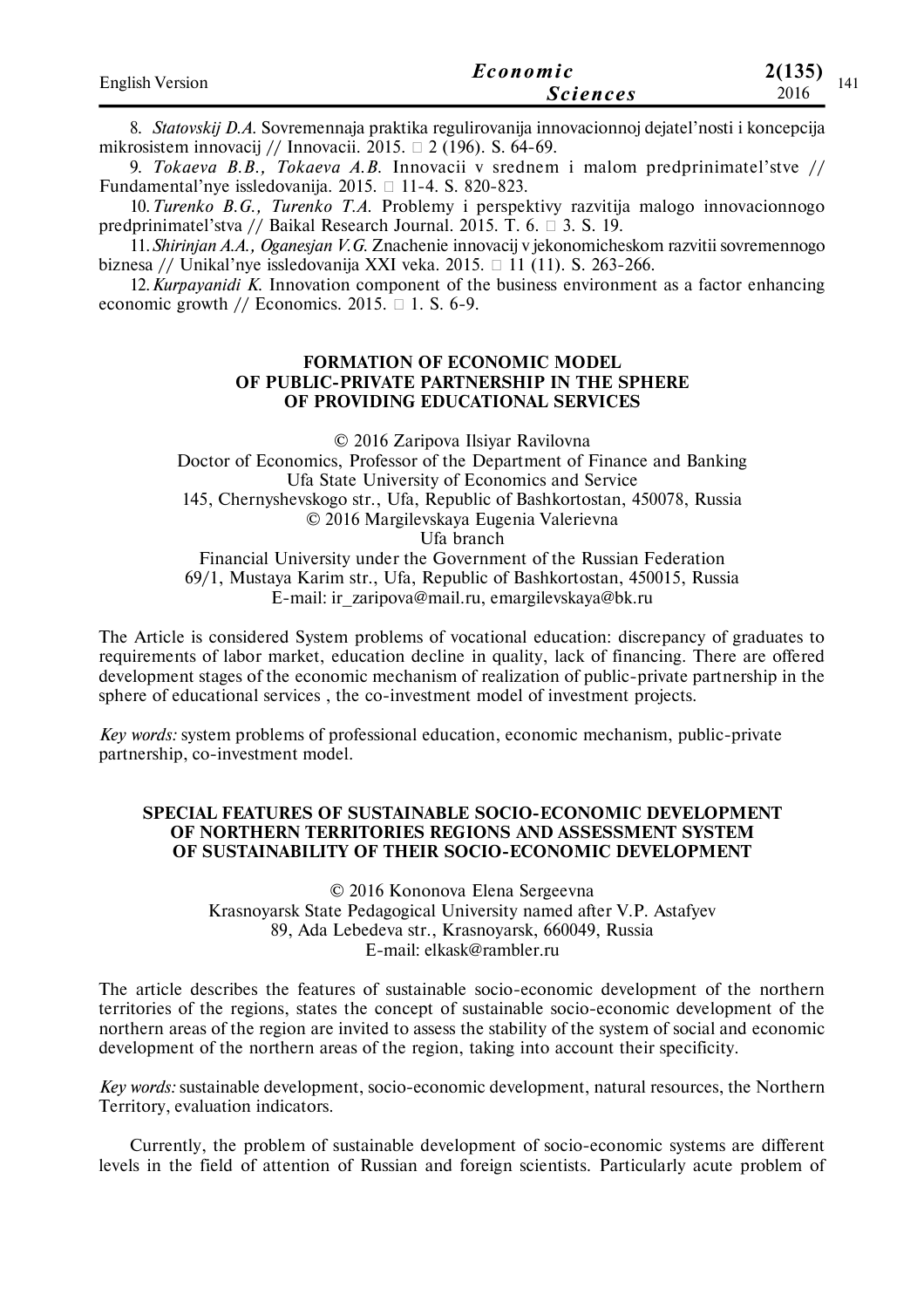| 142 English Version | Economic        | 2(135) |
|---------------------|-----------------|--------|
|                     | <i>Sciences</i> | 2016   |

sustainable socio-economic development is facing a separate territories, has a pronounced specific features.

The article discusses the features of sustainable development in the northern territories, which is a zone of strategic interests of our country, because of the presence here of unique geopolitical, natural and industrial resources. In order to clarify the concept of sustainable development in the northern territories of the article summarizes the specific features of the northern territories, the key of which are challenging the harsh climatic conditions, higher raw-material potential; a significant degree of isolation from the rest of the region; unfavorable ecological situation; the need to take into account specific interests of the indigenous peoples with the development of the territory.

Features of the northern territories impose a number of restrictions on the possibilities of social and economic development, in particular, it is not possible diversification of the industrial sector, there are no conditions for the formation of a balanced economic structure, there are no preconditions for the creation of a stable structure of the population of the territory because of the prevalence of shift employment practices.

The author proposes a system for evaluating sustainable development of northern territories of the regions corresponding to the identified during the study characteristics of these territories. All indicators are dynamic, allowing you to see not just a state of socio-economic system and form an informed judgment about the course of its development. The core of the system constitute the key indicators to more accurately determine the status and dynamics of the key areas of functioning of the Northern Territory, to ensure the stability of the socio-economic development. The system also includes a number of peripheral indicators interlinked with the key, to assess the impact of sustainability key areas of functioning of the Northern Territory in the environmental and social elements of the system.

#### *References*

1. Regions of Russia. Socio-economic indicators. 2014: stat. sb. / Rosstat. Moskva, 2014.

## **THE MODEL DEVELOPMENT STRATEGY OF CONSTRUCTION COMPANIES OF NIZHNY NOVGOROD REGION**

© 2016 Shlenov Nikolay Alexandrovich Chairman of the board of directors and director of development Ltd "Gidroenergostroy" Zavolzhye town Apartment 8, 13/11, Yurinova str., Zavolzhie, Nizhny Novgorod region, 606520, Russia © 2016 Rusakova Tatyana Jurievna PhD in Economics, Associate Professor The Nizhny Novgorod State University of Architecture and Civil Engineering 65, Iljinskaya str., Nizhny Novgorod, 603950, Russia E-mail: nikolay.ax76@yandex.ru, Taturus@mail.ru

It is proposed a vital model of strategy development of construction companies of Nizhny Novgorod region. It is formulated the concept of the development strategy. It is showed the basics organizational and economic mechanisms of development of construction companies and the regional construction complex as a whole.

*Key words:* development strategy, construction companies, region, building complex, mechanisms of development.

#### *References*

1. Economicheskaya teoriya: uchebnik dlya bakalavrov [Economic theory: Textbook for bachelors / ed. I. K. Larionov]. Moskva, 2015.

2. *Shlenov N.A.* Sovershenstvovanie organizatsinno-ekonomicheskogo mexanizma upravleniya razvitiem stroitelnyx predpriyatij regiona [Improvement of organizational and economic mechanism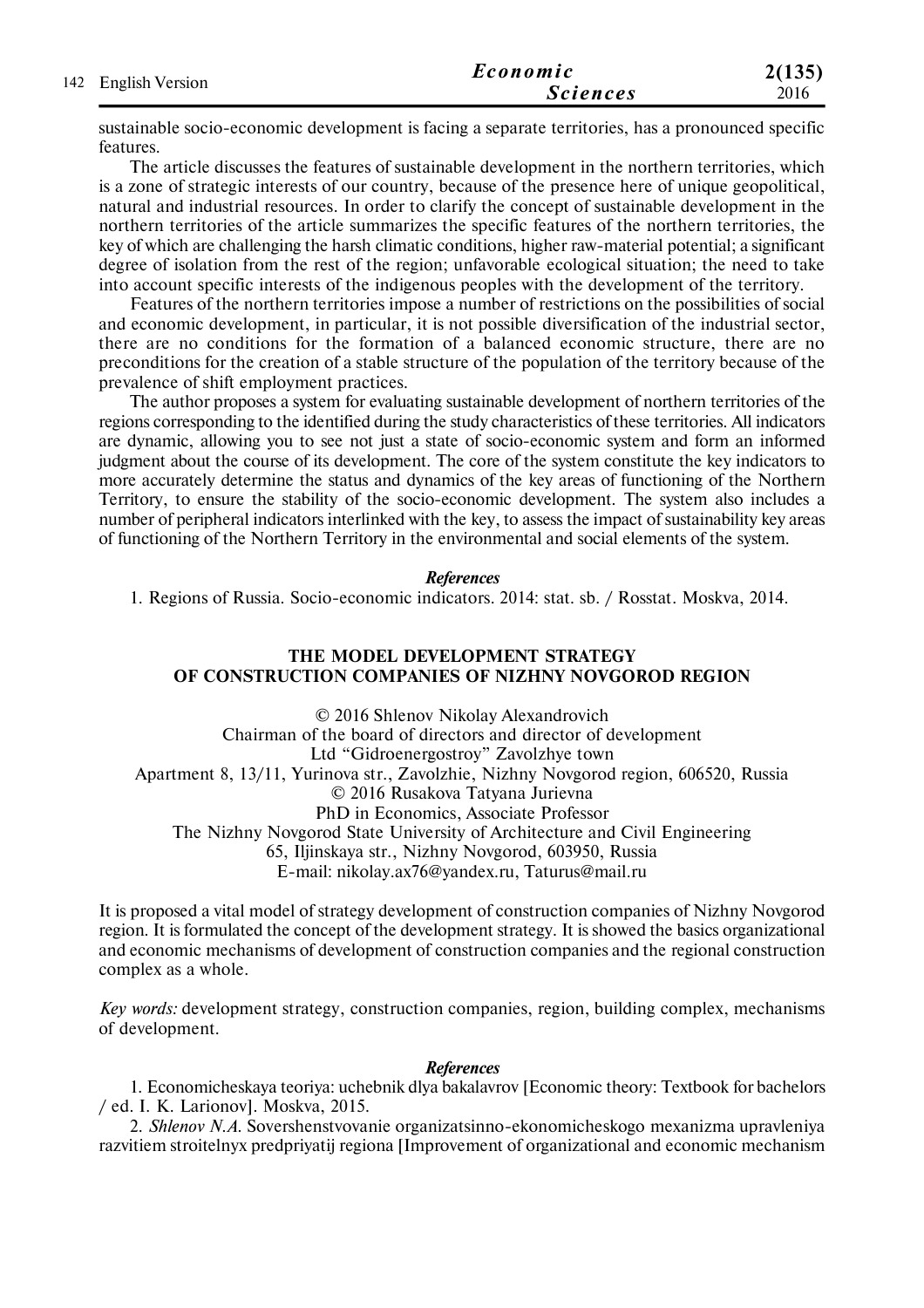| <b>English Version</b> | Economic        | 2(135) |  |
|------------------------|-----------------|--------|--|
|                        | <b>Sciences</b> | 2016   |  |

of management of development of construction companies in the region] // Ekonomika stroitelstva. 2015.  $\Box$  5 (35). S. 68-78.

3. *Shlenov N.A.* Sovershenstvovanie organizatsinno-ekonomicheskogo mexanizma upravleniya razvitiem stroitelnyx predpriyatij na primere Nizhegorodskogo regiona [Improvement of organizational and economic mechanism of management of development of construction companies at the example of Nizhny Novgorod region] // Ekonomika stroitelstva. 2016.  $\Box$  1 (37). S. 21-29.

4. *Evans V.* Kluchevie strategicheskie instrumenti. 88 instrumentov kotorie dolzhen znat kazhdij menedzher : perev. s angl. [Key strategy tools. The 80+ tools for every manager to build a winning strategy]. Moskva, 2015.

# **FINANCE, MONEY CIRCULATION AND CREDIT**

# **THE SECTION OF COMMON JOINT PROPERTY AS COLLATERAL**

© 2016 Pon'ka Victor Fedorovich Doctor of Jurisprudence, Professor Peoples' Friendship University of Russia 6, Miklucko-Maklaya str., Moscow, 117198, Russia E-mail: oet2004@ya.ru

In this article the author examines the provisions of the reformed civil code, relating to the common collateral joint dwelling as collateral. Analysis of legislative provisions is supplemented by the judicial practice of consideration of disputes on the mortgaged property. The author defines the criteria of balance of interests of the debtor and the creditor, and spouses.

*Key words:* husband, mortgage, mortgaged property, mortgage, obligations of the debtor, creditor's rights, duties of the spouses.

#### *References*

1. *Belov V.A.* the guarantee of the new rules // The Law. October 2014. No. 10.

2. *Bonner E.A.* Legal problems of correlation of the rights of the mortgagee and other creditors // Bulletin of economic justice. June 2015. No. 6.

3. *Bystritskaya N.* Some legal aspects of the use of apartments as collateral // Housing law. July 2015. No. 7.

4. *Kirsanov A.N.* Condition and main problems of the reform of business companies in Russia // Moscow people's friendship University Journal: Bulletin of PFUR. The series of "jurisprudence". 2014. № 3.

5. *Nadezhdina, I.V., Tashina T.V.* Market value and selling price of collateral // Property relations in the Russian Federation. June 2015. No. 6.

6. *Pashkova V.* Section mortgage debt. URL: http://www.kmcon.ru/articles/jurist3/ jurist3 6392.html.

7. *Plastinina N.* The mortgage and the rights of former spouses // Housing law. January 2015. No. 1.

8. *Savelieva N.M.* The property of each of spouses: issues of theory and practice // Vestnik of Tver state University. Series "Law". 2014. № 2.

9. *Khusnutdinova L.* Mortgage lending in the Russian Federation // Housing law. 2010. № 7.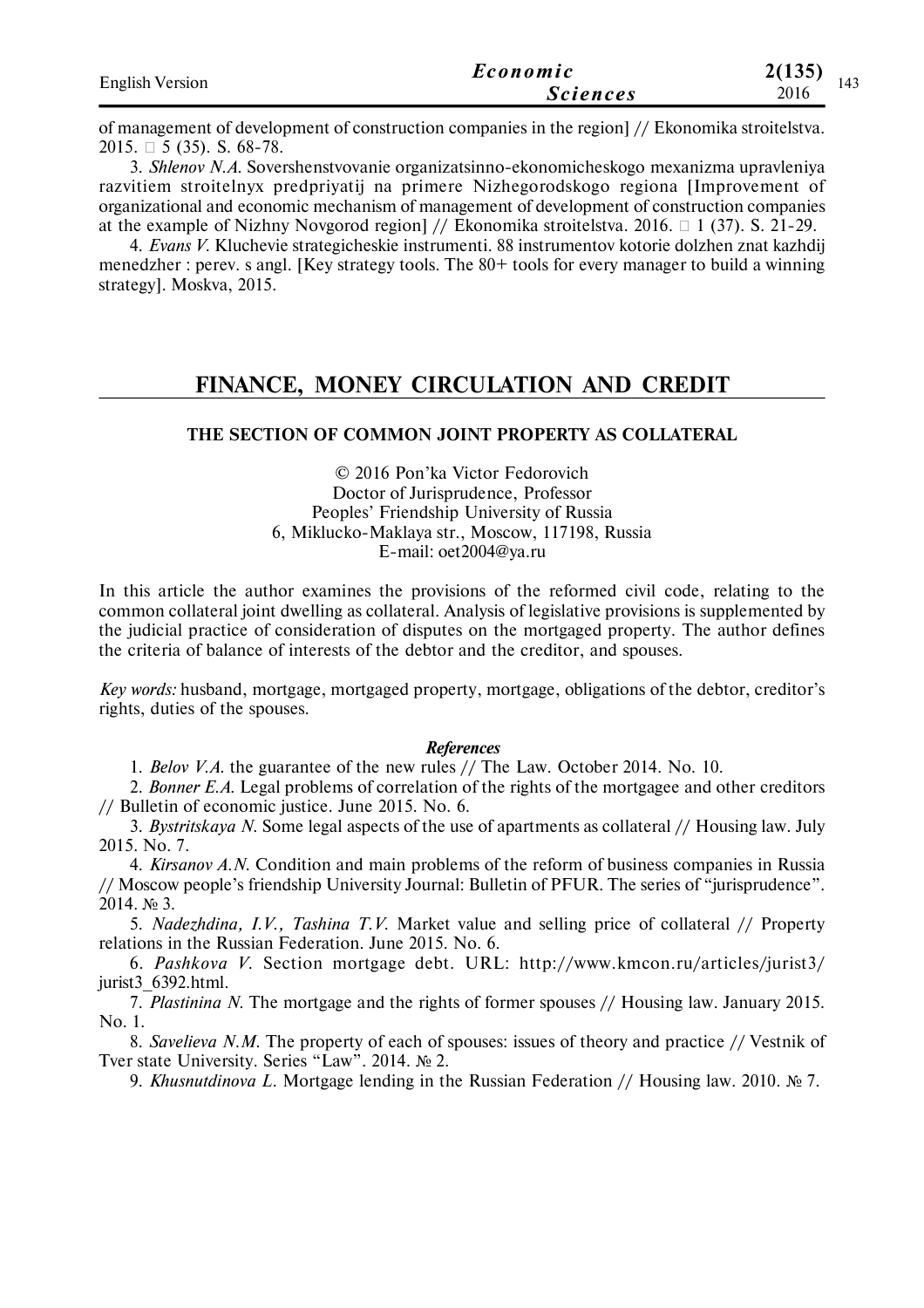| 144 English Version | Economic        | 2(135) |
|---------------------|-----------------|--------|
|                     | <b>Sciences</b> | 2016   |

### **THE CREATION OF NEW INSURANCE PRODUCTS AS THE DIRECTION OF INCREASING SOCIAL EFFICIENCY OF INSURANCE PROTECTION**

© 2016 Romanov Dmitry Gennadievich Rostov State Economic University 69, Bolshaya Sadovaya str., Rostov-on-Don, 344002, Russia E-mail: kafedra\_finance@mail.ru

The article presents the theoretical and methodological generalizations that reveal the contents of the system of social protection of the population, insurance coverage, social insurance, social risk. The necessity of creation of new insurance products and development of new types of social insurance risks.

*Key words:* the system of social protection of the population, insurance coverage, social insurance, insurance interest, social risk, a new insurance product.

Market transformation social and political system of Russia in the early nineties created for the population radically new situation, which was characterized by an unusually high level of social risks: loss of employment, rising living costs, in obtaining proper medical care and quality of vocational education.

World experience shows that to counteract the increased the range, type, level, frequency and consequences of social risks is the system of social protection of the population. The main component of a modern system of social protection is social insurance.

Today, the reality is that active development of market relations increasingly provokes the increase of social risks, each of which has its own nature and is manifest differently depending on which category of working involved in it. This, in turn, requires different approaches to organizational fundamentals, development and improvement of insurance activity, the emergence of new types of insurance create new insurance products that meet social needs of citizens.

The relevance of these issues is explained by the fact that the domestic insurance market is characterized, to some extent, the dissatisfaction of policyholders, existing insurance products, and their range is very small compared with developed countries.

However, it should be noted that the creation of a new insurance product - a fairly laborious process. Often, it is a risky nature, and to solve this urgent problem to the insurers is not possible without the participation of the state. Necessary measures for regulation of the insurance market, including state incentives for insurers using methods to create new insurance products targeted at improving the social efficiency of insurance protection of citizens.

#### **SUGGESTIONS ON THE DRAFT OF THE CHARTER AND THE MUTUAL INSURANCE RULES OF TOUR OPERATORS' MUTUAL INSURANCE SOCIETY**

© 2016 Majukhovskii Eugeniy Alexandrovich Russian Economic University named after G.V. Plekhanov 36, Stremyanny Lane, Moscow, 117997, Russia E-mail: eugenemail84@mail.ru

The article is devoted to the presentation of the results of scientific work on the draft of the Charter and the mutual insurance rules, which are the basis for the establishing of tour operators' liability mutual insurance society in Russian Federation. The article provides the key wordings and provisions of these documents.

*Key words*: mutual insurance, mutual insurance society, liability, tour operators, Charter, insurance rules.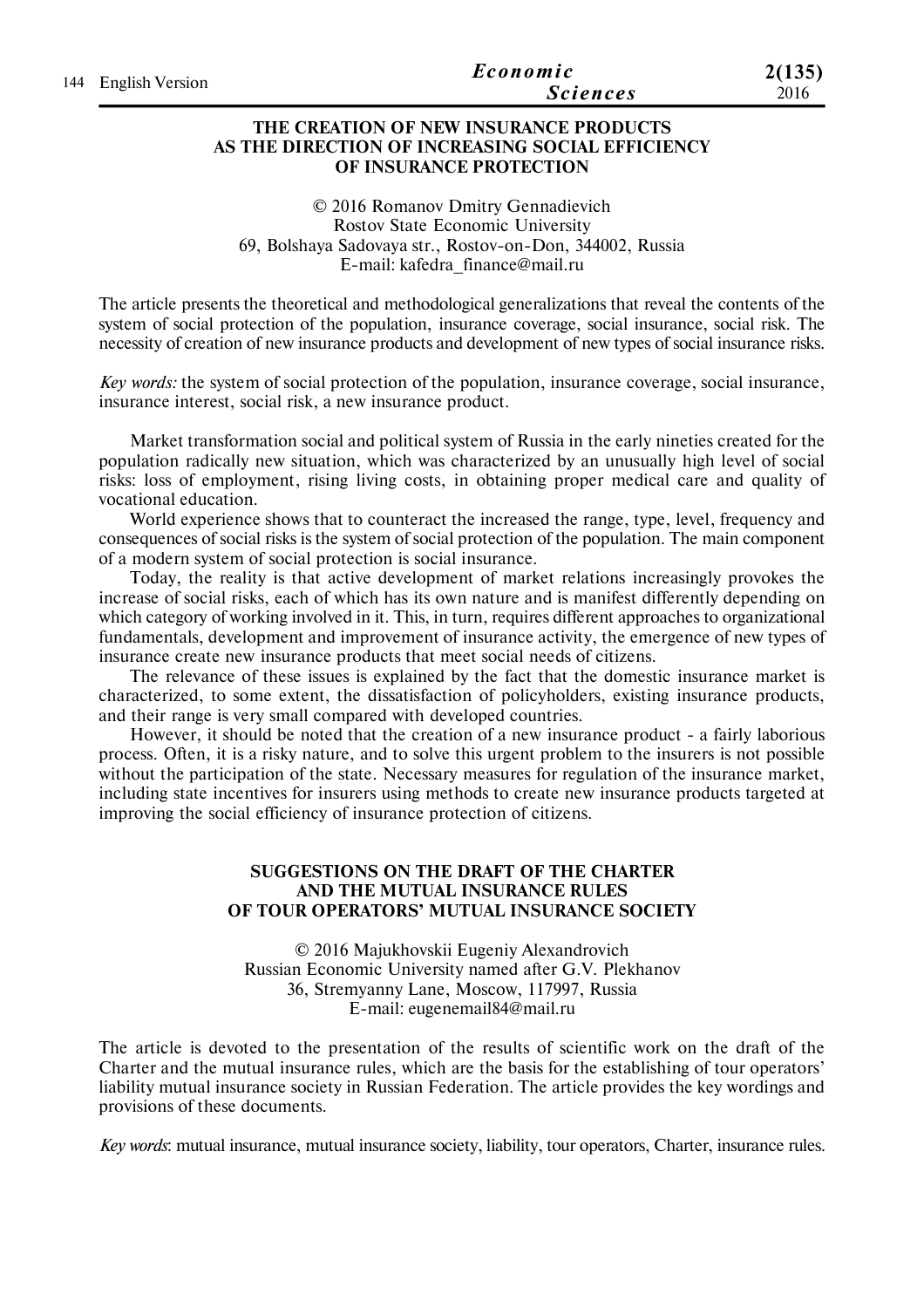| <b>English Version</b> | Economic        | 2(135) |
|------------------------|-----------------|--------|
|                        | <i>Sciences</i> | 2016   |

The article begins with the brief description of modern problems of the Russian Federation tourism industry. It is explained that in order to address a number of key issues there was developed the project of establishing of "The tour operators' mutual insurance society" (The Touroperators' MIS). The goal of this mutual society is the insurance of tour operators' civil liability for nonperformance or improper performance of obligations under the contract of sale of the tourist product in the accordance with the requirements of the Russian legislation.

The main part of the article is devoted to the description of developed projects of the Charter and the mutual insurance rules for The Touroperators' MIS.

In the description of the Charter are all of its 12 sections listed, and there are summarized the key points of each section. There are also given the suggestions about: the contributions types and purposes, the management and control bodies, the insurance reserves and compensation fund, and so on. It is concluded that the Charter is a fundamental legal document of the mutual society, in which all the features of its organization are represented.

Regarding the mutual insurance rules states that its project was based on the "standard insurance rules" which are used by the commercial insurers for the tour operators' liability insurance. There are given the basic definitions that are used in the mutual insurance rules. Moreover, the article shows the changes of the "standard insurance rules" which are needed for their transformation into the mutual insurance rules. It is concluded that the mutual insurance rules should be an integral part of the mutual insurance contracts.

In the end, the author concludes that the projects of the Charter and the mutual insurance rules developed by him, allow already now to start working on establishing The Touroperators' MIS.

#### *References*

1. URL: http://m.rg.ru/2015/12/29/turizm.html.

2. URL: https://www.ingos.ru/ru/company/smi/interview/13357.

3. URL: https://www.icmif.org/global-mutual-and-cooperative-market-infographic-2015.

4. URL: http://www.ovsz.ru/about/#s1.

5. URL: https://www.google.ru/url?sa=t&rct=j&q=&esrc=s&source=web&cd=1&ved= 0ahUKEwiG ZCMmJDLAhUG83IKHXRnBv8QFggcMAA&url=http %3A %2F %2 Fsupport.ratanews.ru %2Fdocs %2Fvse-pravila.doc&usg=AFQjCNHBw80rVBoMpnPlN5OZ\_ Fy29nLnQA&sig2=FkZ1ke8SV8rn3r23fNAnNQ&cad=rjt.

### **INFORMATION IS A STRATEGIC FACTOR OF DEVELOPMENT OF INNOVATIONS IN THE SYSTEM OF FINANCIAL MANAGEMENT OF COMMERCIAL ORGANIZATIONS**

© 2016 Mishchenko Andrey Alexandrovich Deputy Chief CJSC "Institute of Materials Science" Building 2, 4, 4806 travel, Zelenograd, Moscow, 124460, Russia E-mail: andrewmish@mail.ru

This paper presents the development of innovations according to the criterion "transparency" on the basis of respect for market discipline through the disclosure of the specially established qualitative and quantitative information, the implementation of which will contribute to the optimal organization of information flows in financial and business innovation, multiplicarea the factor of openness.

*Key words:* information innovation, market discipline, transparency, financial management, commercial organization.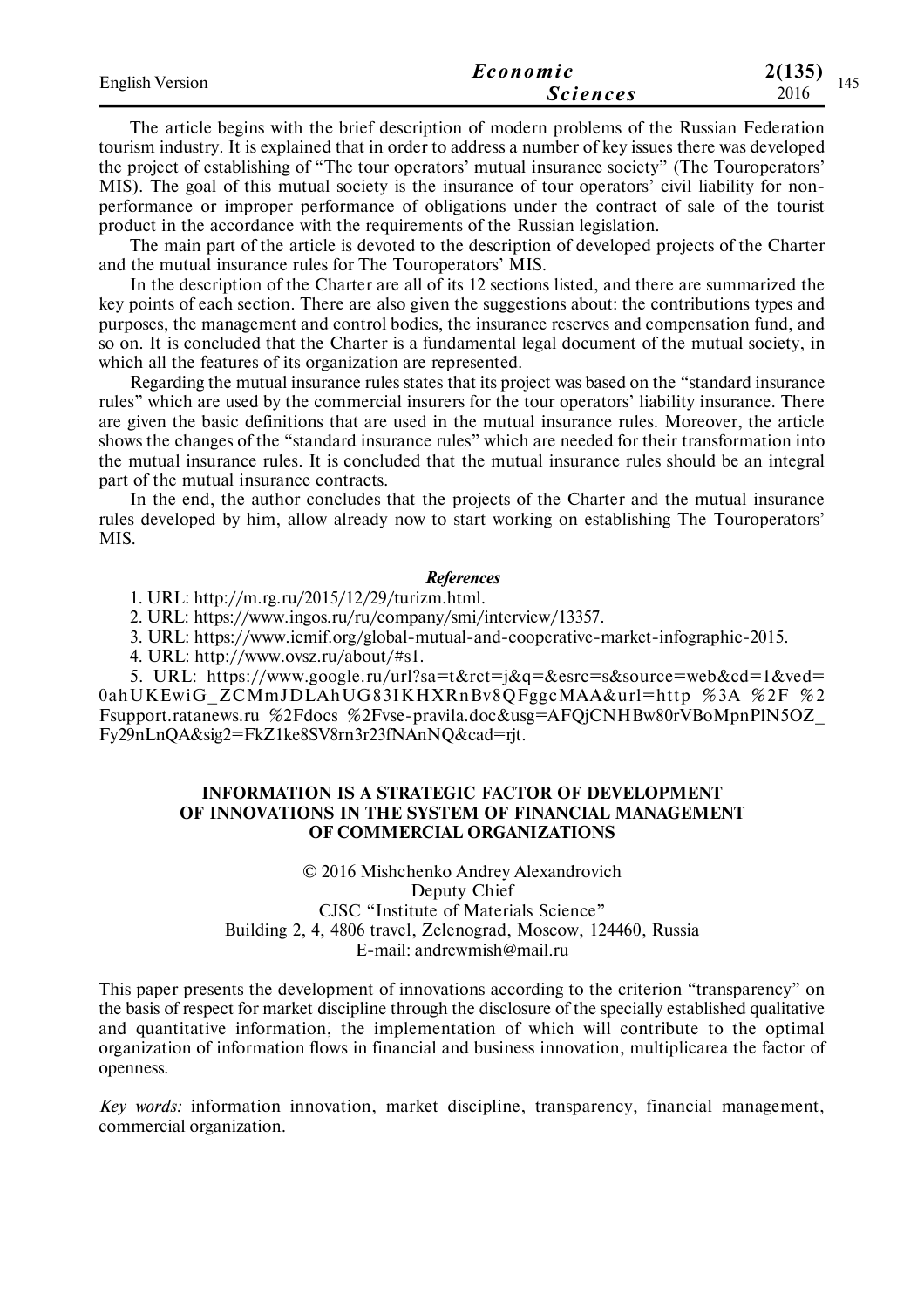| 146 English Version | Economic        | 2(135) |
|---------------------|-----------------|--------|
|                     | <b>Sciences</b> | 2016   |

Information in the system of financial management of commercial organizations is a strategic factor in the development of innovations. However, both international and Russian lawmakers estimate the importance of information sources for formation of financial-innovation policy, excluding the evaluation of information innovation, which is fundamental in the system of financial management. This paper presents the development of innovations according to the criterion "transparency" on the basis of respect for market discipline through the disclosure of the specially established qualitative and quantitative information, the implementation of which will contribute to the optimal organization of information flows in financial and business innovation, multiplicarea the factor of openness. The application of this model will contribute to the optimization of several relevant sources of financial innovation risks at an early stage of the formation of innovation, in the end positively affecting the functioning of the system of financial management of commercial organizations. The purpose of the study is to develop science-based tools for assessment of innovation in information system of financial management of commercial organizations and justification of the directions of its practical realization.

Theoretical and methodological basis of the study consists of the works of Russian and foreign scientists, practitioners, legislative and regulatory documents of the Government of the Russian Federation, the Oslo Manual, and also materials of periodicals in the development of information innovations in the system of financial management of commercial organizations. Methodological basis of research are: systematic, logical, situational, process scientific approaches to the study of informative innovation from a position of financial management of commercial organizations.

The theoretical significance of the study lies in broadening and deepening the scientific understanding on the formation of assessment tools and informational innovations in the system of financial management of commercial organizations. Separate theoretical and methodological provisions of research are appropriate to use as training materials in the disciplines "Financial management", "Financial analysis", etc. Practical significance of the research - development and application of specific approaches, methods, models, practical recommendations, creating a methodological and practical basis for the development of modern assessment tools and informational innovations in the system of financial management of commercial organizations, perspectives on the introduction of new methods, techniques and tools to provide innovative development of priority directions in the system of financial management of commercial organizations.

#### *References*

1. *Manuilenko V.V., Sadovskaya T.A.* Podkhody k formirovaniyu i raspredeleniyu pribyli khozyaystvuyushchego subyekta: sovremennyy aspect [Approaches to the formation and distribution of profit of the economic entity: a modern aspect  $\frac{1}{\sqrt{5}}$  Finance and credit. 2012.  $\Box$  40 (520). S. 33-42.

2. Rukovodstvo Oslo. Rekomendatsii po sboru i analizu dannykh po innovatsiyam [The Oslo Manual. Recommendations for the collection and analysis of data on innovation]. Moskva, 2010.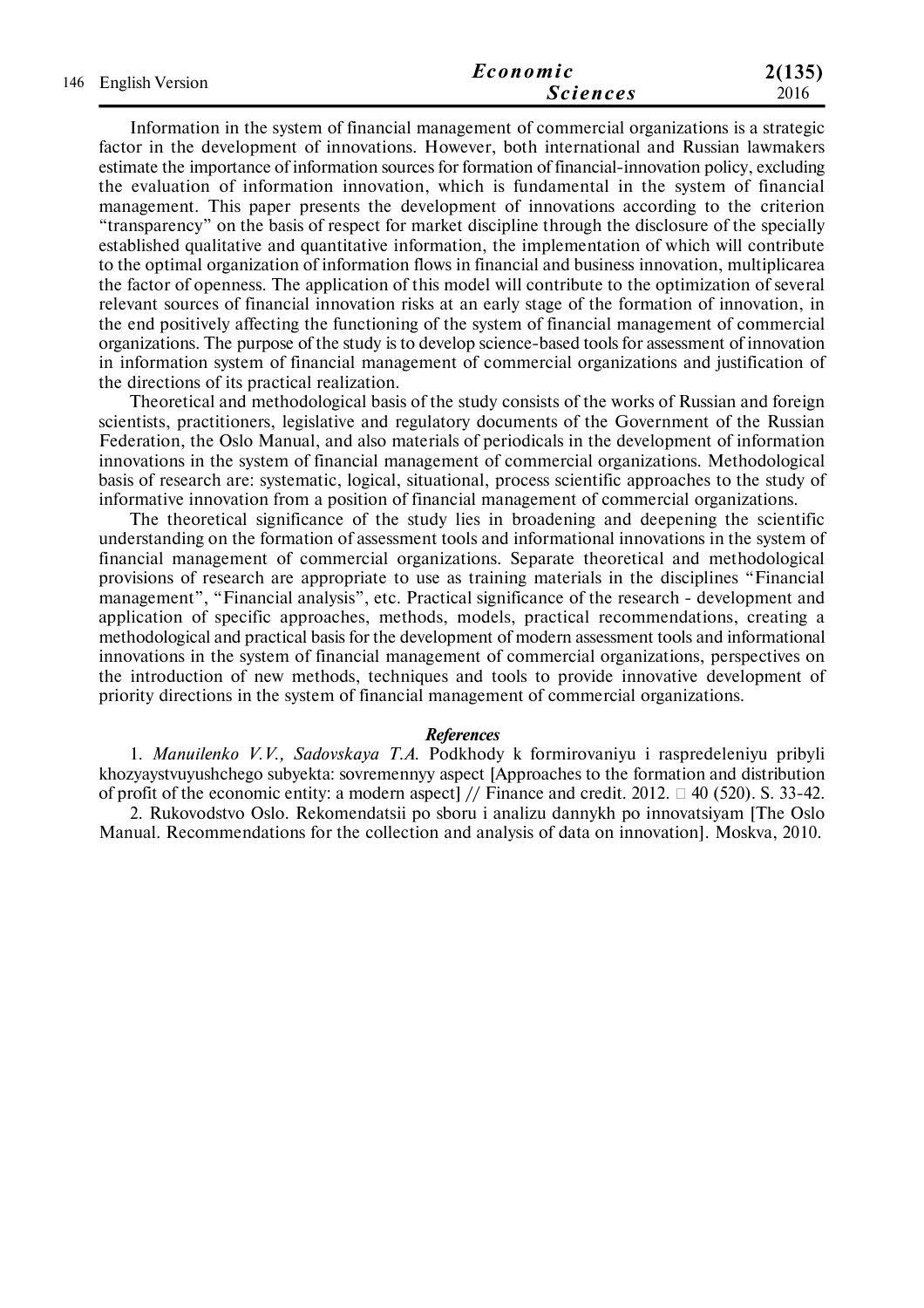# **BOOK KEEPING, STATISTICS**

# **A CONCEPTUAL MODEL OF THE TAX SYSTEM AND TAX INFORMATION SYSTEM**

© 2016 Danelyan Teya Janovna PhD in Economics, Associate Professor of the Department of Applied Information Technology and Information Security, Honorary worker in sphere of education of Russian Federation Russian Economic University named after G.V. Plekhanov 36, Stremyanny Lane, Moscow, 117997, Russia E-mail: TDanelan@mesi.ru

The article deals with instructive substance of computer-based information tax structure which is used by Federal Tax Office. The article develops a graph model of software complex of Tax Office computer-based information service and function of each module.

*Key words:* tax information structure, tax service, tabular-analytical model of Tax Office computerbased information service.

### **MANAGEMENT SYSTEMS AND SEGMENTS OF ACTIVITY ON THE RAIL TRANSPORT**

© 2016 Nazarova Valentina Alexandrovna Petersburg State Transport University of Imperator Alexander I 9, Moskovsky avenue, St. Petersburg, 190031, Russia E-mail: ecsn@sciex.ru

The article considers centralized management system and decentralized management system on the rail transport. Advantages and disadvantages of each management system described in this article. Attention has been given to value of segments and segment manager's role in the process of decentralization. Separate cash flow generation is significant feature of the rail segment of activity.

*Key words:* centralized management system, decentralized management system, rail transport, transfer price, market pricing, strategic management, holding.